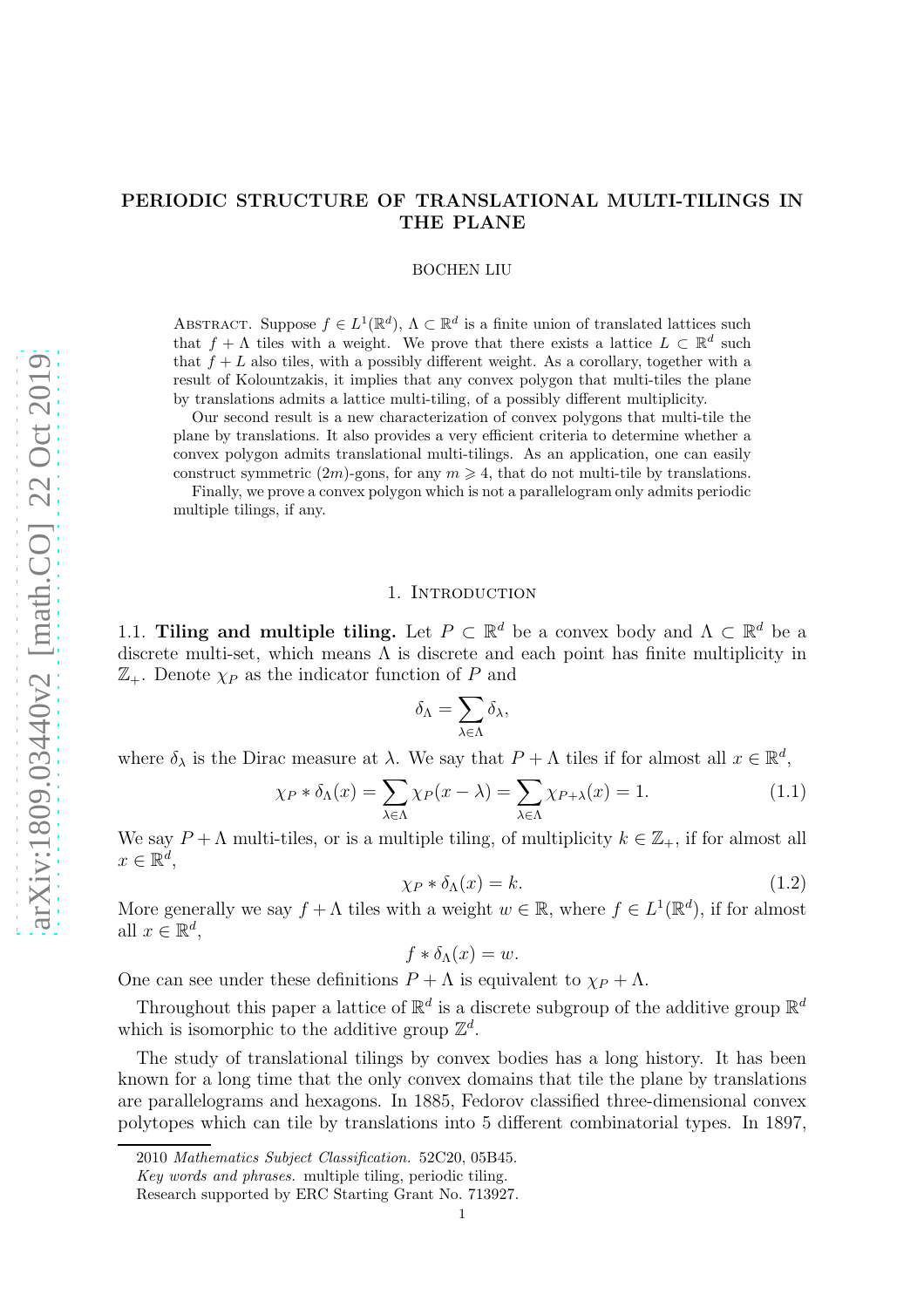Minkowski([\[22\]](#page-17-0)) showed that if a convex body P tiles  $R^d$  by lattice translations, then P must be a centrally symmetric polytope, with centrally symmetric facets. Finally Venkov([\[24\]](#page-17-1)) gave a characterization, which was later rediscovered by McMullen([\[21\]](#page-17-2)), of convex bodies that tile  $\mathbb{R}^d$  by translations.

**Theorem 1.1** (Venkov, 1954 & McMullen, 1980). Let P be a convex body in  $\mathbb{R}^d$ . Then P tiles by translations if and only if the following four conditions are satisfied:

- 1. P is a polytope.
- 2. P is centrally symmetric.
- 3. All facets of P are centrally symmetric.
- 4. Each "belt" of P consists of 4 or 6 facets.

Here by a facet one means a  $(d-1)$ -dimensional face, and by a belt one means the collection of its facets which contain a translate of a given subfacet, that is, a  $(d-2)$ dimensional face, of P.

As a consequence of Venkov-McMullen theorem, it follows that if a convex polytope P tiles, it admits a face-to-face tiling by translates along a certain lattice.

The study of multiple translational tilings dates back to 1936, when the famous Minkowskiconjecture for tilings was extended to multiple tilings by Furtwängler  $([6])$  $([6])$  $([6])$ . For more information about this problem, one can see, for example, [\[28\]](#page-17-3), Chapter 6, 7, 8. It was showed by Bolle([\[2\]](#page-16-1)) that in the plane, every convex domain that admits lattice multi-tilings has to be a centrally symmetric polygon. More generally, it is well known that a convex body in  $\mathbb{R}^d$  that multi-tiles by translations must be a convex polytope (see Appendix). In [\[9\]](#page-17-4), Gravin, Robins and Shiryaev showed that these polytopes must be centrally symmetric with centrally symmetric facets. This implies in dimension 2, 3, a convex body P multi-tiles only if it is a zonotope. Therefore in the rest of this paper we assume  $P \subset \mathbb{R}^2$  is the zonotope generated by pairwise non-colinear vectors  $e_1, \ldots, e_m$ , of increasing arguments (see Figure [1.1\)](#page-1-0), that is,

<span id="page-1-0"></span>
$$
P = \left\{ \alpha_1 e_1 + \dots + \alpha_m e_m : \alpha_j \in \left[ -\frac{1}{2}, \frac{1}{2} \right] \right\}.
$$



FIGURE 1.1. The zonotope generated by  $e_1, \ldots, e_m$ , of increasing arguments

Now edges of P consist of translated  $e_1, \ldots, e_m$  and their parallel edges  $e'_1, \ldots, e'_m$ . We denote  $\tau_i$  as the vector that translates  $e_i$  to its parallel edge.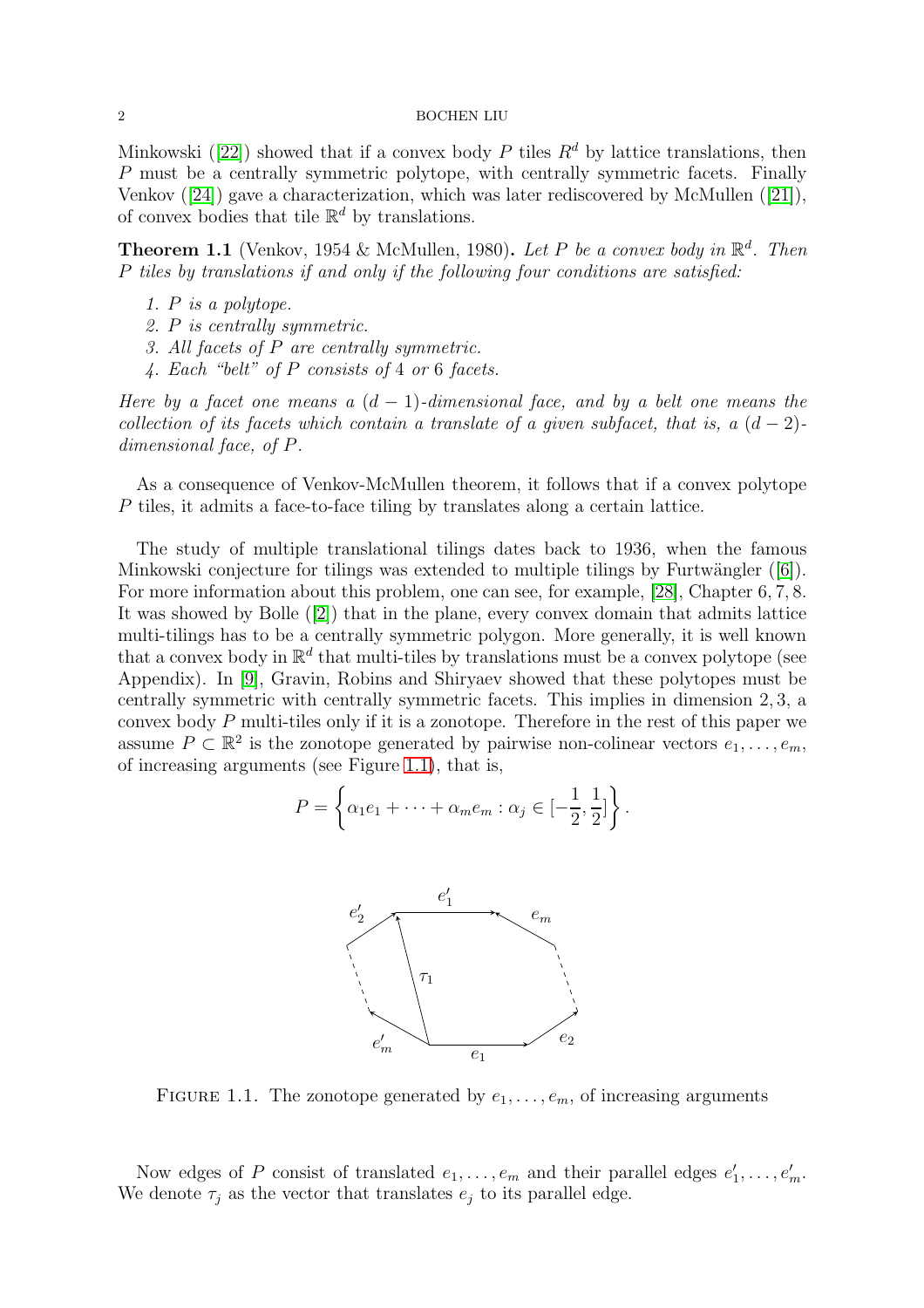Besides the structure of P, one can also study the structure of the discrete multi-set  $\Lambda$ such that  $P + \Lambda$  multi-tiles. In 2000, Kolountzakis ([\[13\]](#page-17-5)) proved the following result in the plane.

<span id="page-2-1"></span>**Theorem 1.2** (Kolountzakis, 2000). Suppose  $P \subset \mathbb{R}^2$  is a convex polygon which is not a parallelogram,  $\Lambda$  is a multi-set such that  $P + \Lambda$  multi-tiles. Then  $\Lambda$  must be a finite union of translated lattices.

A three dimensional version of this result was later obtained by Gravin, Kolountzakis, Robinsand Shiryaev ([\[8\]](#page-17-6)). They proved that the same conclusion on  $\Lambda$  holds if a convex polytope  $P \subset \mathbb{R}^3$  multi-tiles with  $\Lambda$  and  $P$  is not a two-flat zonotope. They also constructed multiple tilings by two-flat zonotopes where the discrete sets are not finite unions of translated lattices. Here by a two-flat zonotope one means the Minkowski sum of finitely many line segments which lie in the union of two different two-dimensional subspaces.

If,in particular,  $\Lambda$  is given as a lattice, Bolle ([\[2\]](#page-16-1)) used combinatorial methods to give a characterization of convex polygons that multi-tiles the plane with  $\Lambda$ . An equivalent formulation is the following.

<span id="page-2-2"></span>**Theorem 1.3** (Bolle, 1994). Let P be a convex polygon in  $\mathbb{R}^2$ , and L be a lattice in  $\mathbb{R}^2$ . Then  $P+L$  multi-tiles if and only if P is centrally symmetric, and for each pair of parallel edges e and e ′ of P one of the following conditions is satisfied:

- 1. The translation vector,  $\tau$ , which carries e onto  $e'$ , is in  $L$ , or
- 2.  $e \in L$  and there exists  $t \in \mathbb{R}$  such that  $te + \tau \in L$ .

A general dimensional version of Bolle's theorem was recently obtained by Lev and the author([\[19\]](#page-17-7)), via a Fourier-analytic approach.

There is also some work on planar translational multi-tilings with given multiplicities. See, for example, Section 5, 6, 7 in Zong's survey [\[29\]](#page-17-8).

1.2. **Main results.** Throughout this paper we say a (multiple) tiling  $P + \Lambda$  is periodic if there exists a lattice L such that  $\Lambda + L = \Lambda$ , which is equivalent to that  $\Lambda$  is a finite union of translations of L.

1.2.1. Periodic tiling conjecture. One famous open problem on tiling is the periodic tilingconjecture ([\[11\]](#page-17-9), [\[17\]](#page-17-10)), which states any region that tiles  $\mathbb{R}^d$  by translations has a periodic tiling. Here a region is a closed subset of  $\mathbb{R}^d$  whose boundary has measure 0.

In the real line this conjecture was confirmed by Lagarias and Wang ([\[17\]](#page-17-10)) for bounded regions. In the plane it is proved, first by Girault-Beauquier and Nivat([\[7\]](#page-17-11)) with boundary conditions and finally by Kenyon([\[12\]](#page-17-12)), for closed topological discs.

For convex bodies (equivalently, convex polytopes) in general  $\mathbb{R}^d$ , it follows from Venkov-McMullen's result that if  $P$  tiles by translations then it admits a lattice tiling.

Theperiodic tiling conjecture in  $\mathbb{Z}^2$  has been solved by Bhattacharya ([\[1\]](#page-16-2)).

It is natural to extend this problem to multiple tilings. The following question was raised by Gravin, Robins and Shiryaev (see Problem 7.3 in [\[9\]](#page-17-4)).

<span id="page-2-0"></span>**Problem 1.4.** Prove or disprove that if a convex polytope multi-tiles  $\mathbb{R}^d$  by translations, then it also multi-tiles  $\mathbb{R}^d$  by a lattice, for a possibly different multiplicity.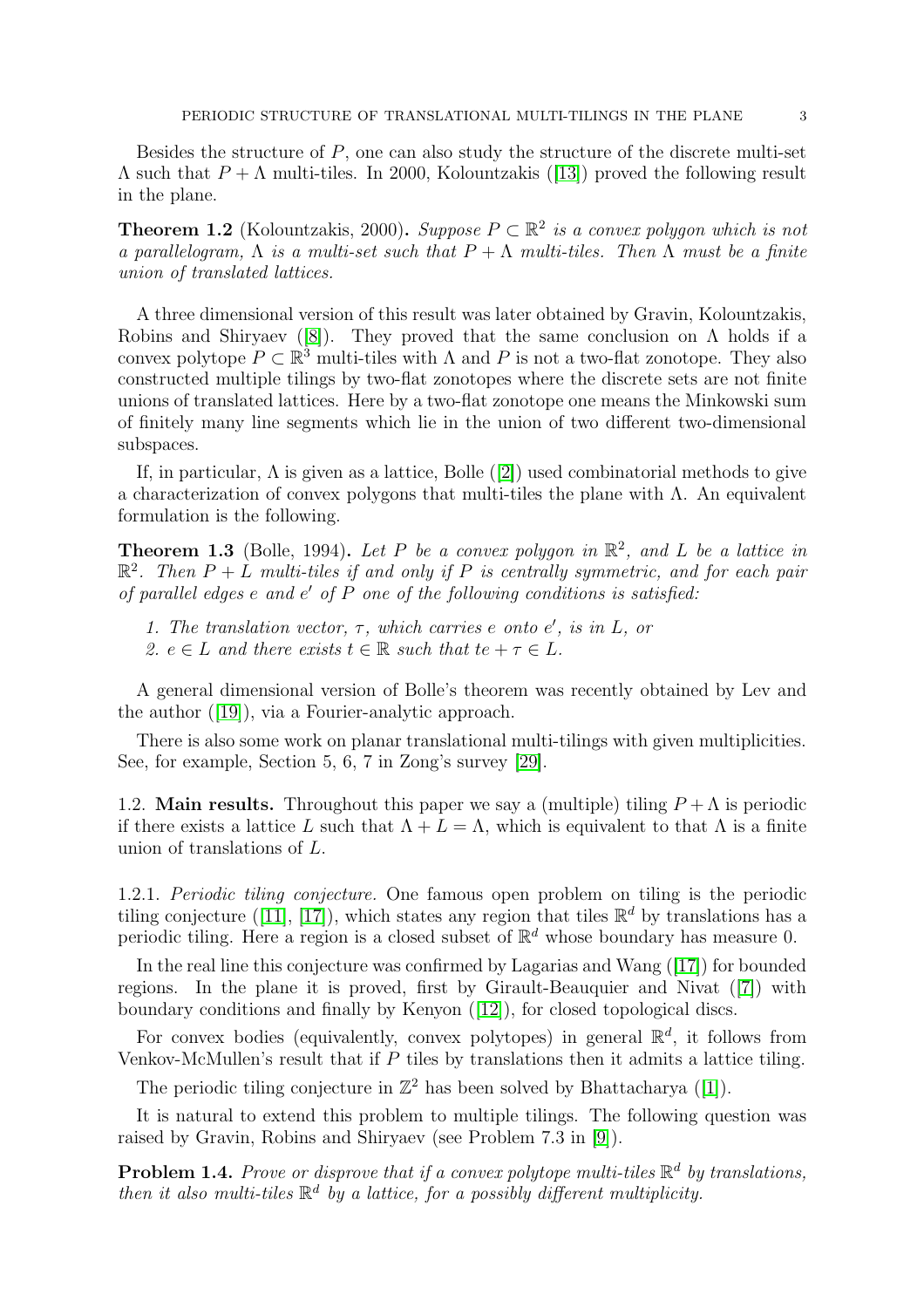Problem [1.4](#page-2-0) is open in all dimensions. It is mentioned in [\[3\]](#page-16-3) that Shiryaev has a proof in the plane, but it is never posted. Theorem [1.2](#page-2-1) and the discussion afterwards show that, in low dimensions it is quite often that  $\Lambda$  is a finite union of translated lattices. Inspired by this, Chan asked the following weaker version in [\[3\]](#page-16-3), where he also considered two special cases.

<span id="page-3-0"></span>**Problem 1.5.** Let P be a convex polytope that multi-tiles  $\mathbb{R}^d$  with a discrete multiset  $\Lambda$ , which is a finite union of translated lattices. Prove or disprove that P could multi-tile  $\mathbb{R}^d$  with a lattice.

In this paper we solve Problem [1.5](#page-3-0) in all dimensions. In fact we prove a stronger statement that works for any  $f \in L^1(\mathbb{R}^d)$ . Fourier analysis and number theory play important roles in the proof.

<span id="page-3-2"></span>**Theorem 1.6.** Suppose  $f \in L^1(\mathbb{R}^d)$  and  $\Lambda$  is a discrete multi-set such that

$$
\delta_{\Lambda} = \sum_{j=1}^{n} \delta_{L_j + z_j},
$$

where  $L_j$  are lattices and  $z_j \in \mathbb{R}^d$ . If  $f + \Lambda$  tiles with a weight, then for each j there exists a lattice  $\widetilde{L_j}$  containing  $L_j$  such that  $f + \widetilde{L_j}$  also tiles, with a possibly different weight.

The author does not know if the assumption that  $\Lambda$  is a finite union of translated lattices is necessary. An interesting question is, does there exist a function  $f \in L^1(\mathbb{R}^d)$ that tiles by translations but does not tile by any lattice with any weight? This question is also asked by Kolountzakis and Lev in [\[16\]](#page-17-13), where they construct non-periodic tilings by some  $f \in L^1(\mathbb{R})$ , which also admit periodic tilings.

Together with Theorem [1.2](#page-2-1) we solve Problem [1.4](#page-2-0) in the plane.

<span id="page-3-1"></span>Corollary 1.7. If a convex polygon P multi-tiles the plane by translations, it also multitiles the plane by a lattice.

As a remark, we remind the reader that Theorem [1.2](#page-2-1) remains valid for non-convex polygons with the pairing property (see [\[13\]](#page-17-5)), which means for each edge  $e$  there is precisely one other edge parallel to e. Therefore Corollary [1.7](#page-3-1) holds for non-convex polygons with the pairing property as well.

Independently, Corollary [1.7](#page-3-1) is obtained by Yang([\[25\]](#page-17-14)). Her argument is also based on Theorem [1.2](#page-2-1) of Kolountzakis, while elementary and purely combinatorial, thus completely different from ours. Her method does not seem to yield Theorem [1.6.](#page-3-2)

1.2.2. A new characterization of convex polygons that multi-tile the plane. Since Corollary [1.7](#page-3-1) holds, Bolle's theorem (Theorem [1.3\)](#page-2-2) has automatically become a characterization of convex polygons that multi-tiles. However, it is not a very efficient criteria to determine whether a convex polygon multi-tiles. To apply Bolle's theorem, one needs to find a subset J of  $\{1, \ldots, m\}$  such that

$$
span_{\mathbb{Z}}\{e_j,\tau_{j'}:j\in J,j'\notin J\}
$$

is a lattice. If we check this condition in the brute-force way, the computation complexity is exponential in terms of  $m$ . Then it is natural to look for a more efficient criteria, where the complexity has polynomial growth as  $m$  increases. Our second main result in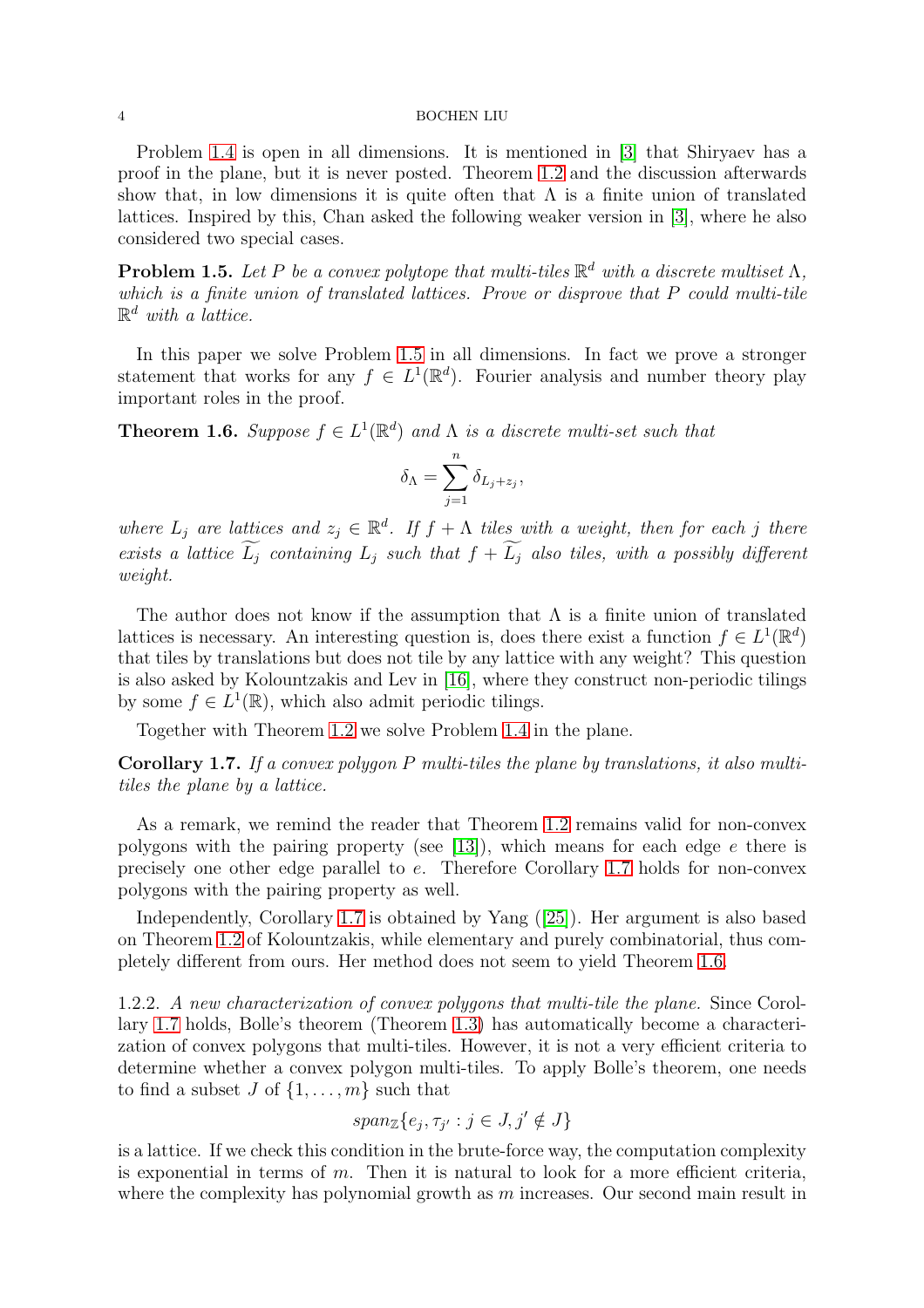this paper is a new characterization, as well as an efficient criteria, on convex polygons that multi-tile by translations. The proof is based on Theorem [1.6](#page-3-2) and Bolle's theorem (Theorem [1.3\)](#page-2-2).

<span id="page-4-1"></span>**Theorem 1.8.** Suppose P is a convex symmetric polygon as in Figure [1.1](#page-1-0) which is not a parallelogram. Then P admits multiple translational tilings if and only if

- 1. m is odd and  $\Lambda_{\tau} := span_{\mathbb{Z}}\{\tau_1, \ldots, \tau_m\}$  is a lattice, or
- 2. m is even and there exists  $1 \leq j_0 \leq m$  such that
	- $(a) \Lambda_{j_0} := span_{\mathbb{Z}}\{\tau_1, \ldots, \tau_{j_0-1}, \tau_{j_0+1}, \ldots, \tau_m\}$  is a lattice, and

(b) det $(e_{j_0}, \tau_{j_0})$  is an rational multiple of det $(\Lambda_{j_0})$ .

Moreover, if P multi-tiles by translations, then

<span id="page-4-2"></span>
$$
L_P := \begin{cases} \Lambda_{\tau}, & m \text{ is odd} \\ \int_{j:\Lambda_j \text{ is a lattice}} \Lambda_j, & m \text{ is even} \end{cases}
$$
 (1.3)

is a lattice and  $L_P \cap L$  is a lattice for any lattice multi-tiling  $P + L$ .

As an application, one can easily construct convex symmetric  $(2m)$ -gons, for any  $m \geq 4$ , that do not multi-tile by translations (see Example [6.1](#page-13-0) in Section [6\)](#page-13-1). As far as the author knows, these are first known symmetric polygons that do not multi-tile by translations. On the other hand, there are many symmetric  $(2m)$ -gons that do multi-tile by translations. For example  $P + L$  multi-tiles if P is symmetric whose vertices lie in a lattice L (see [\[9\]](#page-17-4), [\[19\]](#page-17-7)). This means, unlike tiling (Venkov-McMullen), one can not determine whether a polygon multi-tiles only by its combinatorial type.

1.2.3. Periodic multiple tilings. The last problem we consider is whether a multiple tiling must be periodic.

In $\mathbb{R}$ , it was proved by Lagarias and Wang ([\[17\]](#page-17-10)) that a bounded region only admits periodic tilings. This result was extended by Kolountzakis and Lagarias([\[15\]](#page-17-15)) (and proved earlier by Leptin and Müller in [\[18\]](#page-17-16)) to tilings by a function  $f \in L^1(\mathbb{R})$  with compact support. More precisely they showed if  $f + \Lambda$  tiles and  $\Lambda$  has bounded density, then  $f + \Lambda$  is a finite union of periodic tilings, with weights. Later Kolountzakis and Lev $(16)$  showed the assumption f has compact support is necessary. They also proved that if the translation set has finite local complexity, then it must be periodic, even if the support of  $f$  is unbounded.

In this paper we answer this question for multiple tilings in the plane. The proof starts from Theorem [1.2](#page-2-1) and eventually we improve it from "a finite union of translated (possibly different) lattices" to "a finite union of translations of a single lattice".

<span id="page-4-0"></span>**Theorem 1.9.** Suppose  $P \subset \mathbb{R}^2$  is a convex polygon which is not a parallelogram. Then every multiple tiling of P is periodic.

It can be seen that in Theorem [1.9](#page-4-0) both non-parallelogram and convexity are necessary. In fact in either case there are multiple tilings  $P + \Lambda$  where  $\Lambda + \alpha \neq \Lambda$  for any  $\alpha \in \mathbb{R}^2 \setminus \{0\}$ . One can see Example [6.2](#page-14-0) in Section [6.](#page-13-1)

In [\[17\]](#page-17-10), Lagarias and Wang not only proved that  $\Omega + \Lambda$  tiles the real line implies

$$
\Lambda = \alpha \mathbb{Z} + \{\beta_1, \ldots, \beta_n\},\
$$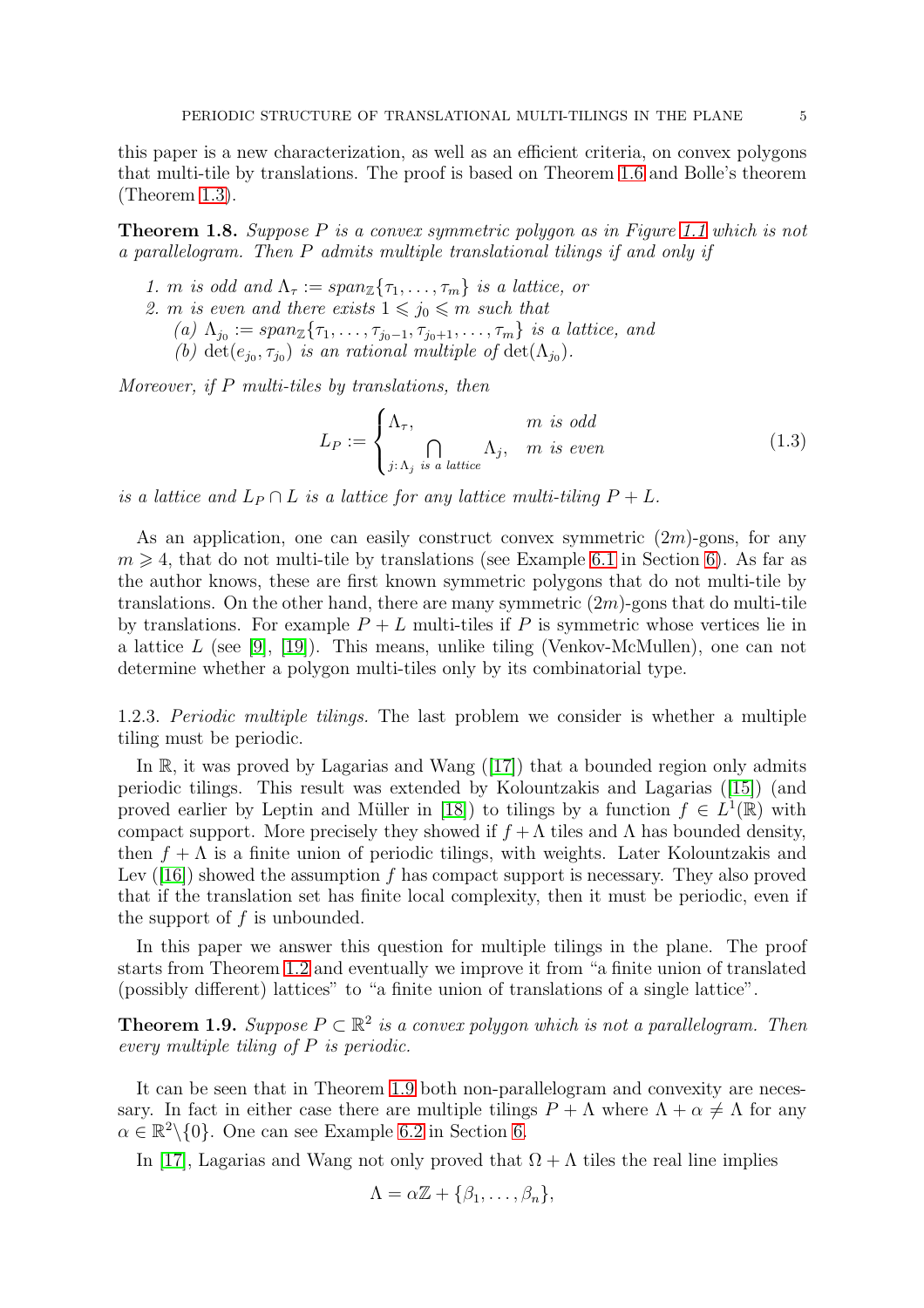but also showed  $\beta_i - \beta_j, \forall 1 \leq i, j \leq n$ , must be a rational multiple of  $\alpha$ . This rationality result does not hold for tilings of compactly supported functions([\[15\]](#page-17-15)). Also it is easily seen to fail for tilings in higher dimensions (parallelepipeds), or decomposable multitilings  $(\Lambda \cup (\Lambda + z)$  where  $\Omega + \Lambda$  tiles). In this paper, we give examples to show, even for indecomposable multi-tilings by convex symmetric polygons that are not parallelograms, rationality still fails. See Example [6.3](#page-15-0) in Section [6.](#page-13-1)

### 1.3. Other applications.

1.3.1. Dimension 1. With results of Lagarias-Wang, Kolountzakis-Lagarias, Leptin-Müller, Kolountzakis-Lev introduced above, Theorem [1.6](#page-3-2) implies the following. The case of f of compat support has been proved in  $[15]$ , Theorem 1.2.

**Corollary 1.10.** Suppose  $f \in L^1(\mathbb{R})$  with compact support and  $\Lambda \subset \mathbb{R}$  has bounded density, or  $f \in L^1(\mathbb{R})$  and  $\Lambda \subset \mathbb{R}$  has finite local complexity. If  $f + \Lambda$  tiles with a weight, then there exists a lattice  $L \subset \mathbb{R}$  such that  $f + L$  also tiles, with a possibly different weight.

1.3.2. Higher dimensions. As we introduced right after Theorem [1.2,](#page-2-1) Gravin, Kolountza-kis,Robins and Shiryaev ([\[8\]](#page-17-6)) proved that if  $P \subset \mathbb{R}^3$  is a convex polytope but not a two-flat zonotope and  $P + \Lambda$  multi-tiles, then  $\Lambda$  must be a finite union of translated lattices. By Theorem [1.6](#page-3-2) we obtain the following partial result on Problem [1.4](#page-2-0) in  $\mathbb{R}^3$ .

<span id="page-5-0"></span>**Corollary 1.11.** Suppose  $P \subset \mathbb{R}^3$  is a convex polytope, which is not a two-flat zonotope, and P multi-tiles by translations. Then there exists a lattice  $L \subset \mathbb{R}^3$  such that  $P + L$ multi-tiles.

Although Gravin, Kolountzakis, Robins and Shiryaev([\[8\]](#page-17-6)) gave examples of two-flat zonotopes which admit weird multiple tilings, their examples admit periodic multi-tilings as well. So whether Corollary [1.11](#page-5-0) holds for general convex polytopes in  $\mathbb{R}^3$  is still unknown.

There is very little known in dimension 4 and higher. In fact there exists centrally symmetric polytopes, with centrally symmetric facets, that multi-tile by translations but are not zonotopes (e.g. the 24-cell in  $\mathbb{R}^4$ ), which makes the study of multiple tilings in higher dimensions more difficult than in lower dimensions.

1.3.3. Riesz basis. We say  $\Omega \subset \mathbb{R}^d$  admits an exponential Riesz basis if there exists a discrete set  $\Lambda \subset \mathbb{R}^d$ ,  $A, B > 0$  such that

$$
A||f||_{L^{2}(\Omega)}^{2} \leqslant \sum_{\lambda \in \Lambda} \left|\widehat{f\chi_{\Omega}}(\lambda)\right|^{2} \leqslant B||f||_{L^{2}(\Omega)}^{2}
$$

and

$$
A\sum_{\lambda\in\Lambda}|c_\lambda|^2\leqslant\int_\Omega\left|\sum_{\lambda\in\Lambda}c_\lambda e^{-2\pi ix\cdot\lambda}\right|^2\,dx\leqslant B\sum_{\lambda\in\Lambda}|c_\lambda|^2.
$$

The connection between multiple tiling and exponential Riesz basis was first discovered by Grepstad and Lev([\[10\]](#page-17-17)) in 2014, and later reproved by Kolountzakis([\[14\]](#page-17-18)) in 2015 with an elementary argument. They proved that if a bounded region  $\Omega \subset \mathbb{R}^d$  multi-tiles by a lattice, then it admits an exponential Riesz basis.

Since we have proved that every convex polygon  $P$  that multi-tiles the plane admits a lattice multi-tiling, it follows that a convex polygon admits an exponential Riesz basis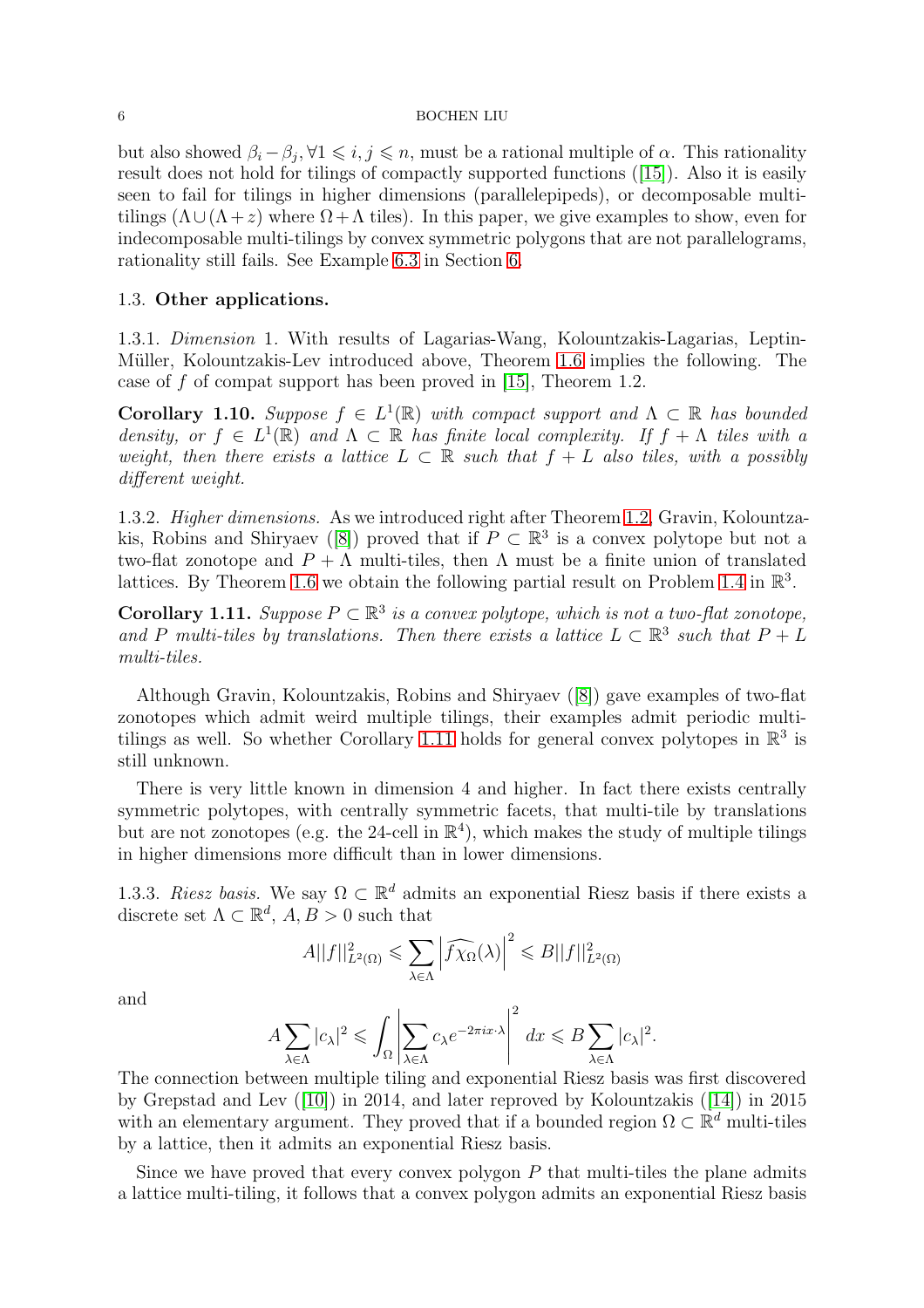if it multi-tiles (no need to assume lattice multi-tiling). Also a sufficient condition on the existence of exponential Riesz bases follows from Theorem [1.8.](#page-4-1)

**Corollary 1.12.** Let P be a convex polygon in the plane. Then P admits an exponential Riesz basis if it admits translational multi-tilings.

Similar to the remark right after Corollary [1.7,](#page-3-1) this corollary also holds for non-convex polygons with the pairing property.

During the referee process, Debernardi and Lev [\[4\]](#page-16-4) proved a much stronger result. They show that any zonotope in  $\mathbb{R}^d$ ,  $d \geq 1$ , admits an exponential Riesz basis. Notice in the plane any convex multiple tile is necessarily a zonotope, but not vice versa.

Organization. This paper is organized as follows. In Section [2](#page-6-0) we review useful tools from Fourier analysis and number theory. Then we prove Theorem [1.6,](#page-3-2) [1.8,](#page-4-1) [1.9](#page-4-0) in Section [3,](#page-8-0) [4,](#page-9-0) [5,](#page-12-0) respectively. In Section [6](#page-13-1) we discuss some examples. In the Appendix, we give a proof of that any convex body in  $\mathbb{R}^d$  that multi-tiles by translations must be a convex polytope.

**Notation.** Throughout this paper a lattice of  $\mathbb{R}^d$  is a discrete subgroup of the additive group  $\mathbb{R}^d$  which is isomorphic to the additive group  $\mathbb{Z}^d$ .

We say  $\Lambda$  is a finite union of translated lattices if it is a multi-set and

$$
\delta_{\Lambda} = \sum_{j=1}^{n} \delta_{L_j + z_j},
$$

where  $L_j$  are (possibly different) lattices and  $z_j \in \mathbb{R}^d$ .

We say a (multiple) tiling  $P + \Lambda$  is periodic if there exists a lattice L such that  $\Lambda + L = \Lambda$ , which is equivalent to that  $\Lambda$  is a finite union of translations of L.

<span id="page-6-0"></span>Acknowledgment. The author would like to thank Nir Lev for bringing this subject to attention, useful discussions, and comments on manuscript.

## 2. Preliminaries

2.1. Fourier analysis. Let L be a lattice in  $\mathbb{R}^d$  and denote its dual lattice as

$$
L^* = \{ \lambda^* \in \mathbb{R}^d : \lambda^* \cdot \lambda \in \mathbb{Z}, \forall \lambda \in L \}.
$$

For  $f \in L^1(\mathbb{R}^d)$ , define its Fourier transform as

$$
\widehat{f}(\xi) = \int_{R^d} e^{-2\pi ix \cdot \xi} f(x) \, dx.
$$

Denote  $\det(L)$  as the volume of a fundamental domain of a lattice  $L \subset \mathbb{R}^d$ . The well-known Poisson summation formula can be stated as

$$
\sum_{\lambda \in L} \phi(\lambda + z) = \frac{1}{\det(L)} \sum_{\lambda^* \in L^*} e^{2\pi i \lambda^* \cdot z} \widehat{\phi}(\lambda^*)
$$

for any Schwartz function  $\phi$ . In the sense of distributions, it is equivalent to

<span id="page-6-1"></span>
$$
\widehat{\delta_{L+z}}(\xi) = \frac{1}{\det(L)} \sum_{\lambda^* \in L^*} e^{-2\pi i \xi \cdot z} \, \delta_{\lambda^*}(\xi) = \frac{e^{-2\pi i \xi \cdot z}}{\det(L)} \, \delta_{L^*}(\xi). \tag{2.1}
$$

We also need the following well-known lemma that connects Fourier analysis and multiple tilings.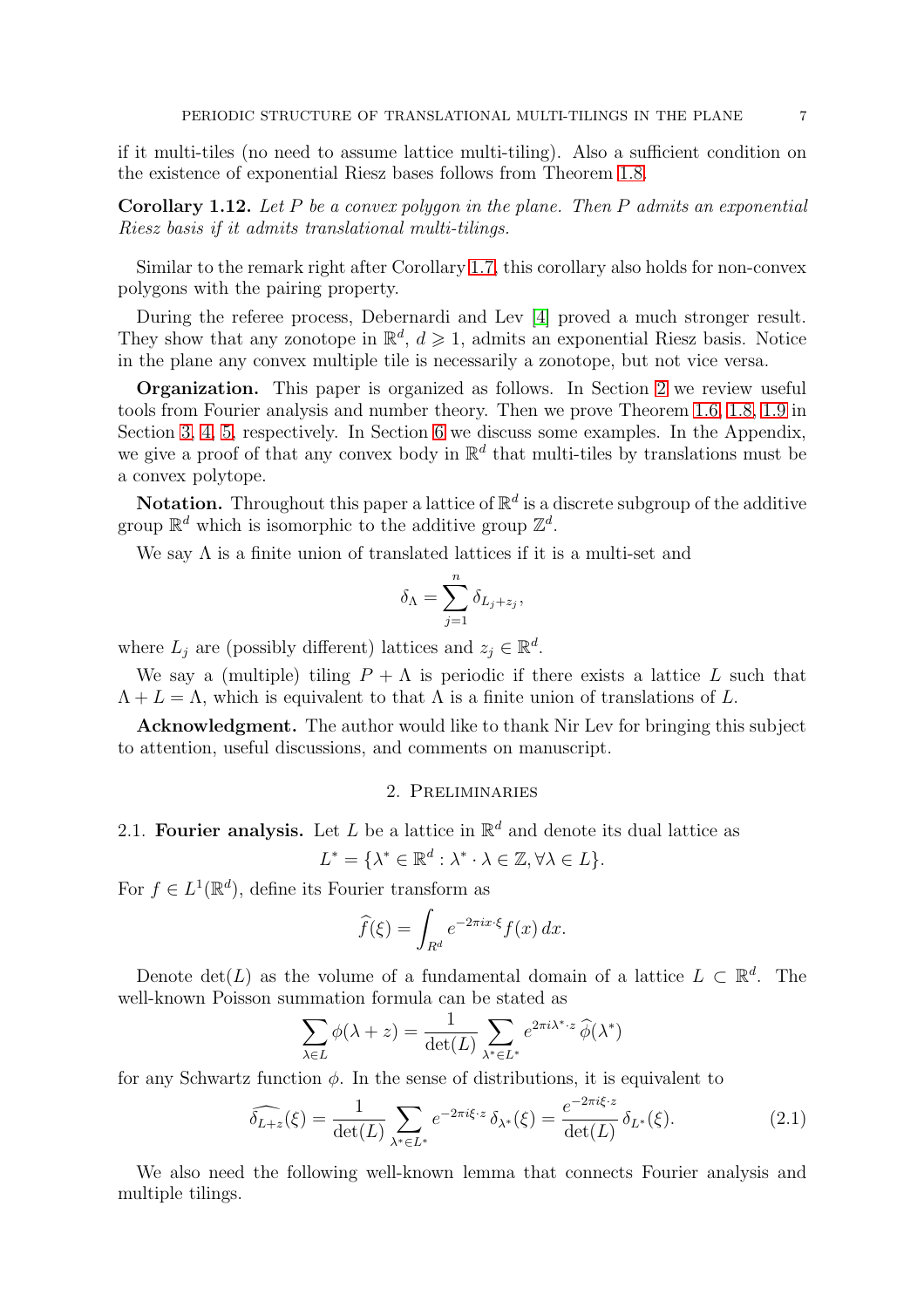<span id="page-7-1"></span>**Lemma 2.1.** Let  $f \in L^1(\mathbb{R}^d)$  and L be a lattice in  $\mathbb{R}^d$ . Then  $f + L$  tiles with a weight if and only if  $\hat{f}$  vanishes on  $L^*\backslash\{0\}$ .

We give a proof below for completeness.

*Proof.* We may assume  $L = \mathbb{Z}^d$ . Let

$$
F(x) := \sum_{\lambda \in \mathbb{Z}^d} f(x - \lambda),
$$

then  $F$  is a  $\mathbb{Z}^d$ -periodic function whose Fourier series is given by

$$
\sum_{\lambda\in\mathbb{Z}^d}\widehat{f}(\lambda)e^{2\pi i\langle\lambda,x\rangle}
$$

(see e.g. [\[23\]](#page-17-19), Chapter VII, Theorem 2.4). Hence f coincides a.e. with a constant function, if and only if  $\hat{f}$  vanishes on  $\mathbb{Z}^d \setminus \{0\}$ .

2.2. Solutions of linear equations. Let  $K$  be an algebraically closed field of characteristic 0 and denote  $K\setminus\{0\}$  as its multiplicative group of nonzero elements. Let  $(a_1, \ldots, a_n) \in (K \setminus \{0\})^n$  and  $\Gamma$  be a subgroup of  $(K \setminus \{0\})^n$ . One may ask how many solutions does the linear equation

<span id="page-7-0"></span>
$$
a_1 x_1 + \dots + a_n x_n = 1 \tag{2.2}
$$

have with  $(x_1, \ldots, x_n) \in \Gamma$ . This problem has been studied for a long time in number theory and literature dates back to early 1930s (e.g., [\[20\]](#page-17-20)). Finally, in 2002, Evertse, Schlickewei and Schmidt([\[5\]](#page-16-5)) proved the following celebrated result.

We say Γ has finite rank r, if there exists a finitely generated subgroup  $\Gamma_0$  of Γ, again of rank r, such that the factor group  $\Gamma/\Gamma_0$  is a torsion group.

Theorem 2.2 (Evertse, Schlickewei, Schmidt, 2002). With notation above, suppose  $\Gamma$  has finite rank r. Then  $A(a_1, \ldots, a_n, \Gamma)$ , the number of non-degenerate solutions  $(x_1, \ldots, x_n) \in \Gamma$  of equation [\(2.2\)](#page-7-0) satisfies the estimate

$$
A(a_1,\ldots,a_n,\Gamma)\leqslant A(n,r)=\exp\left((6n)^{3n}(r+1)\right).
$$

Here a solution  $(x_1, \ldots, x_n) \in \Gamma$  is called non-degenerate if  $\sum_{i \in I} a_i x_i \neq 0$  for every nonempty subset  $I \subset \{1, \ldots, n\}.$ 

In particular, given  $z_1, \ldots, z_n \in \mathbb{R}^d$  and a lattice  $L \subset \mathbb{R}^d$ , take  $K = \mathbb{C}$  and

$$
\Gamma_{z_1,\ldots,z_n,L} = \{ (e^{-2\pi i \lambda \cdot z_1}, \ldots, e^{-2\pi i \lambda \cdot z_n}) : \lambda \in L \}.
$$

The following corollary plays an important role in our proof of Theorem [1.6.](#page-3-2)

<span id="page-7-2"></span>**Corollary 2.3.** Given  $a_1, \ldots, a_n \in \mathbb{C} \setminus \{0\}, z_1, \ldots, z_n \in \mathbb{R}^d$  and a lattice  $L \subset \mathbb{R}^d$ , then for any nonempty subset  $I \subset \{1, \ldots, n\}$ , the linear equation

$$
\sum_{i\in I} a_i x_i = 1
$$

has finitely many non-degenerate solutions in  $\Gamma_{z_1,\dots,z_n,L}$ . In particular,

$$
#\{(x_1,\ldots,x_n) \in \Gamma_{z_1,\ldots,z_n,L} : \exists \emptyset \neq I \subset \{1,\ldots,n\}, \sum_{i \in I} a_i x_i = 1\} < \infty
$$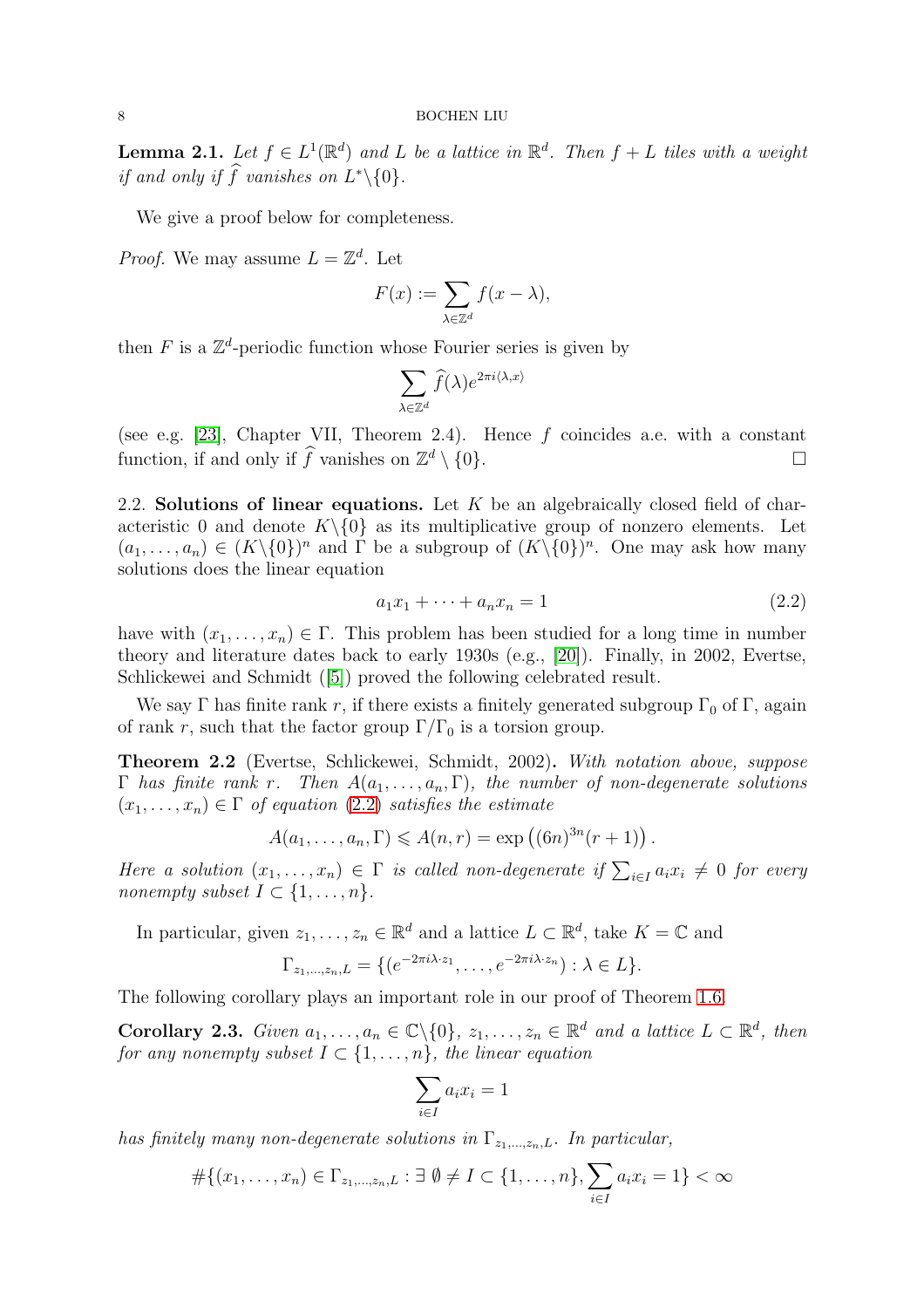#### 3. Proof of Theorem [1.6](#page-3-2)

<span id="page-8-0"></span>Now  $\Lambda$  is a finite union of translated lattices,

$$
\delta_\Lambda = \sum_{j=1}^n \delta_{L_j + z_j}.
$$

Without loss of generality, we may assume  $L_1 = \mathbb{Z}^d$ ,  $z_1 = 0$  and  $n \ge 2$ . Then, by Lemma [2.1,](#page-7-1) it suffices to find a lattice  $L^* \subset \mathbb{Z}^d$  such that  $\hat{f}$  vanishes on  $L^* \setminus \{0\}$ .

By Poisson summation formula [\(2.1\)](#page-6-1),

$$
\widehat{\delta}_{\Lambda}(\xi) = \delta_{\mathbb{Z}^d} + \sum_{j=2}^n \frac{e^{-2\pi i \xi \cdot z_j}}{\det(L_j)} \delta_{L_j^*}(\xi).
$$

Denote

$$
\omega_j(\lambda^*) = \begin{cases} 1, & \lambda^* \in L_j^* \\ 0, & otherwise \end{cases} . \tag{3.1}
$$

In a small neighborhood  $U_{\lambda^*}$  of each  $\lambda^* \in \mathbb{Z}^d$ ,

$$
\widehat{\delta_\Lambda}\big|_{U_{\lambda^*}} = \left(1 + \sum_{j\geqslant 2} \omega_j(\lambda^*) \frac{e^{-2\pi i \lambda^*\cdot z_j}}{\det\left(L_j\right)}\right) \delta_{\lambda^*}.
$$

Since  $f * \delta_{\Lambda}$  is a constant almost everywhere, its Fourier transform is a multiple of  $\delta_0$ . Therefore on a small neighborhood  $U_{\lambda^*}$  of each  $\lambda^* \in \mathbb{Z}^d \setminus \{0\},$ 

$$
0 = \widehat{f * \delta_{\Lambda}}|_{U_{\lambda^*}} = \widehat{f} \cdot \widehat{\delta_{\Lambda}}|_{U_{\lambda^*}} = \left(1 + \sum_{j \geq 2} \omega_j(\lambda^*) \frac{e^{-2\pi i \lambda^* \cdot z_j}}{\det(L_j)}\right) \widehat{f}(\lambda^*) \, \delta_{\lambda^*},
$$

which implies that for any  $\lambda^* \in \mathbb{Z}^d \setminus \{0\}$ , either  $\widehat{f}(\lambda^*) = 0$  or

$$
\sum_{j\geqslant 2} -\omega_j(\lambda^*) \frac{1}{\det(L_j)} e^{-2\pi i \lambda^* \cdot z_j} = 1.
$$

Therefore, to find a lattice  $L^* \subset \mathbb{Z}^d$  such that  $\hat{f}$  vanishes on  $L^* \setminus \{0\}$ , it suffices to find a lattice  $L^* \subset \mathbb{Z}^d$  such that

$$
\sum_{j\in I} -\frac{1}{\det\left(L_j\right)} e^{-2\pi i \lambda^* \cdot z_j} \neq 1
$$

for any  $\lambda^* \in L^* \setminus \{0\}$  and any nonempty subset  $I \subset \{2, \ldots, n\}.$ 

Lemma 3.1.

$$
\left\{ \lambda^* \in \mathbb{Z}^d : \exists \emptyset \neq I \subset \{2, \dots, n\}, \sum_{j \in I} -\frac{1}{\det(L_j)} e^{-2\pi i \lambda^* \cdot z_j} = 1 \right\}
$$

is a finite union of cosets of subgroups of  $\mathbb{Z}^d$ , where each coset does not contain the origin.

Proof. By Corollary [2.3,](#page-7-2)

$$
\left\{ (e^{-2\pi i \lambda^* \cdot z_1}, \dots, e^{-2\pi i \lambda^* \cdot z_n}) : \lambda^* \in \mathbb{Z}^d, \exists \emptyset \neq I \subset \{2, \dots, n\}, \sum_{j \in I} -\frac{e^{-2\pi i \lambda^* \cdot z_j}}{\det(L_j)} = 1 \right\}
$$
(3.2)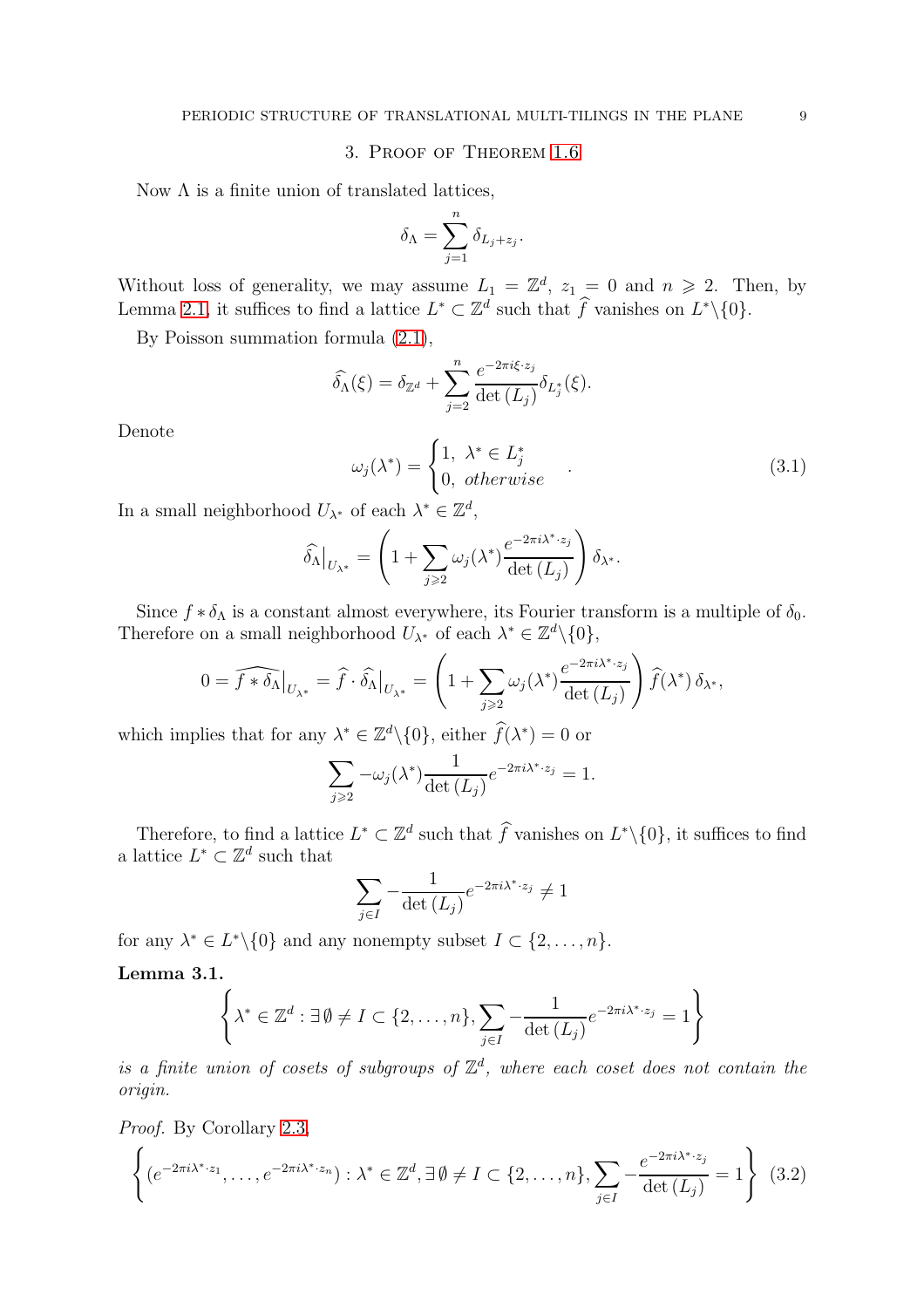has finitely many elements. Then it suffices to show for each solution  $(e^{-2\pi i \lambda_0^* \cdot z_1}, \ldots, e^{-2\pi i \lambda_0^* \cdot z_n})$ ,  $\lambda_0^* \in \mathbb{Z}^d$ , of

$$
\sum_{j\in I} -\frac{1}{\det\left(L_j\right)} e^{-2\pi i \lambda^* \cdot z_j} = 1,
$$

for some  $\emptyset \neq I \subset \{2,\ldots,n\}$ , the set

$$
L_{\lambda_0^*}:=\left\{\lambda^*\in\mathbb{Z}^d: e^{-2\pi i \lambda^*\cdot {z}_j}=e^{-2\pi i \lambda_0^*\cdot {z}_j}, j\in I\right\}
$$

is a coset of a subgroup of  $\mathbb{Z}^d$  which does not contain the origin. It is easy to see  $L_{\lambda_0^*}$  is a coset of

$$
\left\{\lambda^* \in \mathbb{Z}^d : e^{-2\pi i \lambda^* \cdot z_j} = 1, j \in I\right\}.
$$

For any  $\emptyset \neq I \subset \{2,\ldots,n\}$ , since  $(1,\ldots,1)$  is not a solution of

$$
\sum_{j\geqslant 2,\ j\in I}-\frac{x_j}{\det{(L_j)}}=1,
$$

one concludes that  $L_{\lambda_0^*}$  does not contain the origin.

Then Theorem [1.6](#page-3-2) follows by applying the following lemma finitely many times.

**Lemma 3.2.** Let  $L \subset \mathbb{R}^d$  be a lattice and  $V \subset L$  be a subgroup. Then for any  $\tau_V \in L \backslash V$ , there exists a lattice  $L' \subset L$  such that  $L' \cap (V + \tau_V) = \emptyset$ .

*Proof.* If  $\dim(\text{span}_{\mathbb{Z}}\{V, \tau_V\}) = \dim(V)$ , find  $u_{\dim(V)+1}, \ldots, u_d \in L$ , if necessary, such that

$$
L' := span_{\mathbb{Z}}\{V, u_{\dim(V)+1}, \dots, u_d\}
$$

is a lattice. By our construction,  $\tau_V \notin L'$ . Hence  $V + \tau_V \subset L' + \tau_V$ , a coset of L' in L which does not intersect  $L'$ , as desired.

If  $\dim(span_{\mathbb{Z}}\{V, \tau_V\}) > \dim(V)$ , find  $u_{\dim(V)+2}, \ldots, u_d \in L$ , if necessary, such that

$$
L' := span_{\mathbb{Z}}\{V, 2\tau_V, u_{\dim(V)+2}, \dots, u_d\}
$$

is a lattice. Notice  $L' \cap (V + \tau_V)$  is not empty if and only if there exist  $v, v' \in V, \alpha \in \mathbb{Z}$ such that

$$
v + 2\alpha \tau_V = v' + \tau_V.
$$

<span id="page-9-0"></span>If it happens,  $(2\alpha-1)\tau_V \in V$ , which contradicts the assumption that  $\dim(span_{\mathbb{Z}}\{V,\tau_V\}) >$  $\dim(V)$ .

### 4. Proof of Theorem [1.8](#page-4-1)

We first study relations between  $e$  and  $\tau$  in planar zonotopes, equivalently symmetric convex polygons.

<span id="page-9-1"></span>**Lemma 4.1.** Let  $P$  be a zonotope as in Figure [1.1.](#page-1-0) Then

$$
\tau_j - \tau_{j+1} = e_j + e_{j+1}, \ \forall \ j = 1, \dots, m-1.
$$

Furthermore, if m is even, then for any  $1 \leqslant j \leqslant m$ ,  $e_j$  is a linear combination of  $\tau_{j'}, j' \neq j$ , with coefficients  $\pm 1$ .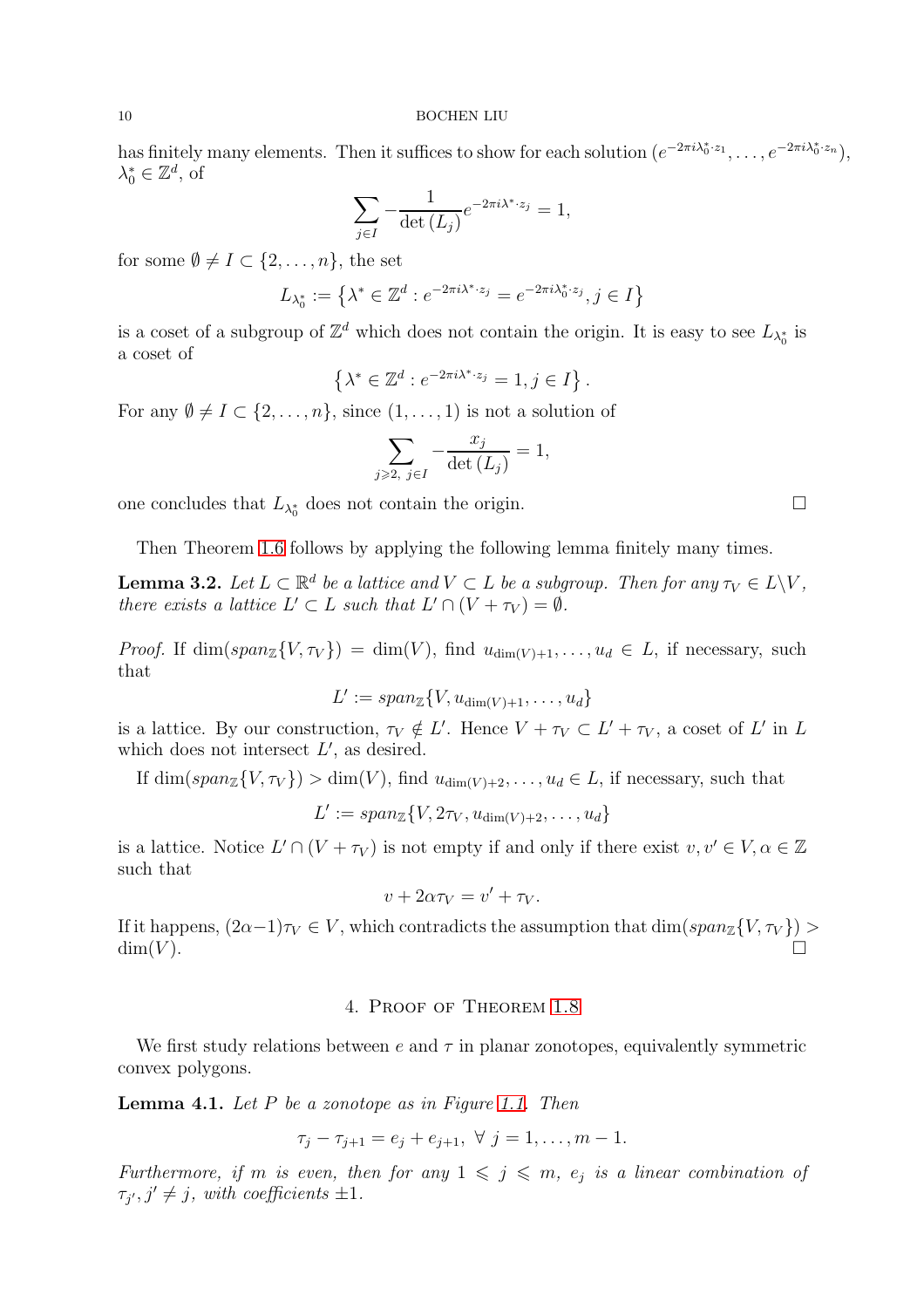<span id="page-10-0"></span>

FIGURE 4.1.  $\tau_1 - \tau_2 = e_1 + e_2$ 

*Proof.* For convenience, denote  $e_{j+m} = -e_j, 1 \leq j \leq m$ . It follows that

<span id="page-10-1"></span>
$$
\tau_1 = e_2 + \dots + e_m
$$
  
\n
$$
\tau_2 = e_3 + \dots + e_{m+1}
$$
  
\n
$$
\vdots
$$
  
\n
$$
\tau_m = e_{m+1} + \dots + e_{2m-1}
$$
  
\n(4.1)

Then the differences between adjacent equalities imply

<span id="page-10-2"></span>
$$
\tau_j - \tau_{j+1} = e_j + e_{j+1}, \ j = 1, \dots, m-1 \text{ (see Figure 4.1).}
$$
 (4.2)

If m is even, by  $(4.1)$ ,  $(4.2)$ ,

$$
\tau_1 = (e_2 + e_3) + \dots + (e_{m-2} + e_{m-1}) + e_m
$$
  
=  $(\tau_2 - \tau_3) + \dots + (\tau_{m-2} - \tau_{m-1}) + e_m,$  (4.3)

as desired. Similar argument works for any  $e_j$ ,  $1 \leqslant j \leqslant m$ .

We also need a quantitative version of condition 2 in Bolle's theorem (Theorem [1.3\)](#page-2-2).

<span id="page-10-3"></span>**Lemma 4.2.** Suppose  $L \subset \mathbb{R}^2$  is a lattice and  $e \in L$ ,  $\tau \in \mathbb{R}^2$ . If there exists  $t \in \mathbb{R}$ such that te +  $\tau \in L$ , then  $\det(e, \tau)$  is an integer multiple of  $\det(L)$ . Conversely, if  $\det(\tau, e) \in \det(L)\mathbb{Q}$ , there exists  $t \in \mathbb{R}$  and a lattice  $\widetilde{L}$  containing L such that  $te + \tau \in \widetilde{L}$ .

*Proof.* We may assume  $L = \mathbb{Z}^2$ . If  $te + \tau = u \in \mathbb{Z}^2$ , then

$$
\det(e, \tau) = \det(e, te + \tau) = \det(e, u) \in \mathbb{Z}.
$$

Conversely, if  $\det(\tau, e) \in \mathbb{Q}$ , choose  $t_0$  such that  $(t_0e + \tau) \perp e$ . Denote  $e = (x_1, x_2)$  and  $e^{\perp} = (-x_2, x_1)$ . Say  $(t_0e + \tau) = Ce^{\perp}$ . Since  $e \in \mathbb{Z}^2$  and  $\det(\tau, e) \in \mathbb{Q}$ , both

$$
\det(e, e^{\perp}), \ \det(e, \tau) = \det(e, t_0 e + \tau) = C \det(e, e^{\perp})
$$

are rational. Hence  $C \in \mathbb{Q}$ ,  $t_0e + \tau \in \mathbb{Q}^2$  and  $\tilde{L} = span_{\mathbb{Z}}\{t_0e + \tau,\mathbb{Z}^2\}$  is the desired lattice.

Now we can prove Theorem [1.8.](#page-4-1) The "if" part follows from Theorem [1.3](#page-2-2) and the second half of Lemma [4.2.](#page-10-3) The reason we do not need  $e_{j_0}$  in the definition of  $\Lambda_{j_0}$  is, when m is even,  $e_{j_0}$  is a linear combination of  $\tau_j$ ,  $j \neq j_0$ , with coefficients  $\pm 1$  (see Lemma [4.1\)](#page-9-1).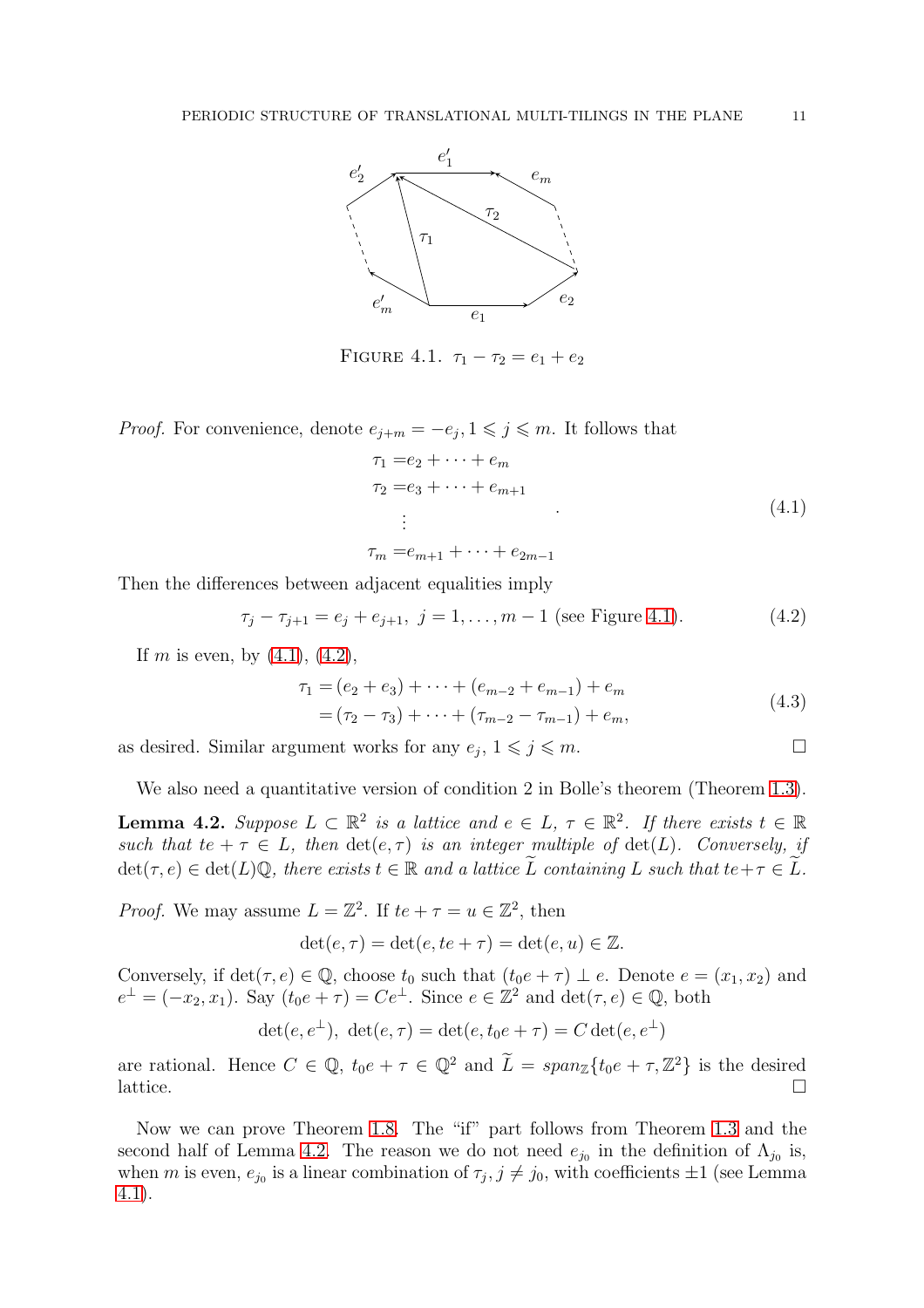Conversely, assume  $P$  multi-tiles. By Corollary [1.7,](#page-3-1)  $P$  admits a lattice multi-tiling. Since the statement is invariant under non-degenerate linear transformations, we may assume P is as in Figure [1.1](#page-1-0) and  $P + \mathbb{Z}^d$  multi-tiles. Denote

$$
J = \left\{ j \in \{1, \ldots, m\} : e_j \notin \mathbb{Z}^d \right\}.
$$

**Case 1.**  $\#(J) \ge 2$ .

Say  $J = \{j_1, \ldots, j_{\#(J)}\}$ . Denote  $e_s^J = e_{j_s}, s = 1, \ldots, \#(J)$  and  $P_J$  as the zonotope generated by  $e_s^J$ ,  $s = 1, \ldots, \#(J)$ , namely

$$
P_J = \left\{ \sum_{s=1}^{\#(J)} \alpha_s e_s^J : \alpha_s \in [-\frac{1}{2}, \frac{1}{2}] \right\}.
$$

Denote  $\tau_s^J$  as the vector that translates  $e_s^J$  to its parallel edge in  $P_J$ .

Since  $e_j, 1 \leq j \leq m$  have increasing arguments, so do  $e_s^J, 1 \leq s \leq \#(J)$ . Therefore Lemma [4.1](#page-9-1) applies to  $P_J$ . We first show that  $P_J + \mathbb{Z}^d$  is also a multiple tiling. To see this, observe that P can be obtained by "adding" integer vectors  $e_j, j \notin J$  into  $P_J$ . More precisely, apply [\(4.1\)](#page-10-1) to both P and P<sub>J</sub>, one can see that for each  $s = 1, \ldots, \#(J)$ , the difference between  $\tau_s^J$  (in  $P_J$ ) and  $\tau_{j_s}$  (in P) is a linear combination of  $e_j, j \notin J$ with coefficients  $\pm 1$ , which implies  $\tau_s^J - \tau_{j_s} \in \mathbb{Z}^2$ . Since each pair  $(e_j, \tau_j)$ ,  $j = 1, \ldots, m$ , satisfies conditions in Theorem [1.3](#page-2-2) with respect to  $\mathbb{Z}^2$ , it follows that  $(e_s^J, \tau_s^J)$ ,  $s =$  $1, \ldots, \#(J)$  also satisfy conditions in Theorem [1.3](#page-2-2) with  $\mathbb{Z}^2$ . Hence  $P_J + \mathbb{Z}^2$  is a multiple tiling.

**Claim 1.**  $\#(J)$  must be odd and there exists  $\gamma \in \mathbb{R}^2$  such that  $e_s^J \in \mathbb{Z}^d + (-1)^s \gamma, \ s = 1, 2, \ldots, \#(J).$ 

Since  $(e_s^J, \tau_s^J), s = 1, \ldots, \#(J)$  satisfy conditions in Theorem [1.3](#page-2-2) with respect to  $\mathbb{Z}^2$ but  $e_s^J \notin \mathbb{Z}^2$ , it follows that all  $\tau_s^J \in \mathbb{Z}^2$ . By Lemma [4.1,](#page-9-1)  $e_s^J + e_{s+1}^J \in \mathbb{Z}^2$  for any  $1 \leq s \leq \#(J) - 1$ , which implies there exists  $\gamma \in \mathbb{R}^2$  such that

$$
e_s^J \in \mathbb{Z}^d + (-1)^s \gamma, \ s = 1, 2, \dots, \#(J).
$$

It remains to show  $\#(J)$  must be odd. If  $\#(J)$  is even, the second half of Lemma [4.1](#page-9-1) implies all  $e_s^J \in \mathbb{Z}^2$ , contradiction. This completes the proof of Claim 1.

If  $\gamma \in \mathbb{Q}^2$ , then  $e_j \in \mathbb{Q}^2$  for any  $1 \leqslant j \leqslant m$  and there is nothing to prove. So we may assume  $\gamma \notin \mathbb{Q}^2$ . Denote  $J^c = \{1, \ldots, m\} \backslash J$ .

Claim 2.  $\#(J^c) = 0, 1 \text{ if } \gamma \notin \mathbb{Q}^2$ .

Back to the original polygon P. Since  $#(J)$  is odd and

$$
e_s^J \in \mathbb{Z}^d + (-1)^s \gamma, \ s = 1, 2, \dots, \#(J),
$$

it follows that for any  $j \notin J$ ,  $\tau_j \in \mathbb{Z}^2 \pm \gamma$  which does not lie in  $\mathbb{Z}^2$ . Thus condition 2 in Theorem [1.3](#page-2-2) must hold for  $(e_j, \tau_j)$ ,  $\forall j \notin J$ , with respect to  $\mathbb{Z}^2$ . If  $\#(J^c) \geq 2$ , there are  $e_{j_0}, e_{j'_0} \in \mathbb{Z}^2 \setminus \{0\}$ , not parallel to each other, and  $t, t' \in \mathbb{R}$  such that both

$$
te_{j_0} + \gamma \in \mathbb{Z}^2, t'e_{j'_0} + \gamma \in \mathbb{Z}^2
$$

.

See  $e_{j_0}, e_{j'_0}$  as column vectors. Then

$$
te_{j_0} - t'e_{j'_0} = (e_{j_0}, e_{j'_0})\begin{pmatrix} t \\ -t' \end{pmatrix} \in \mathbb{Z}^2.
$$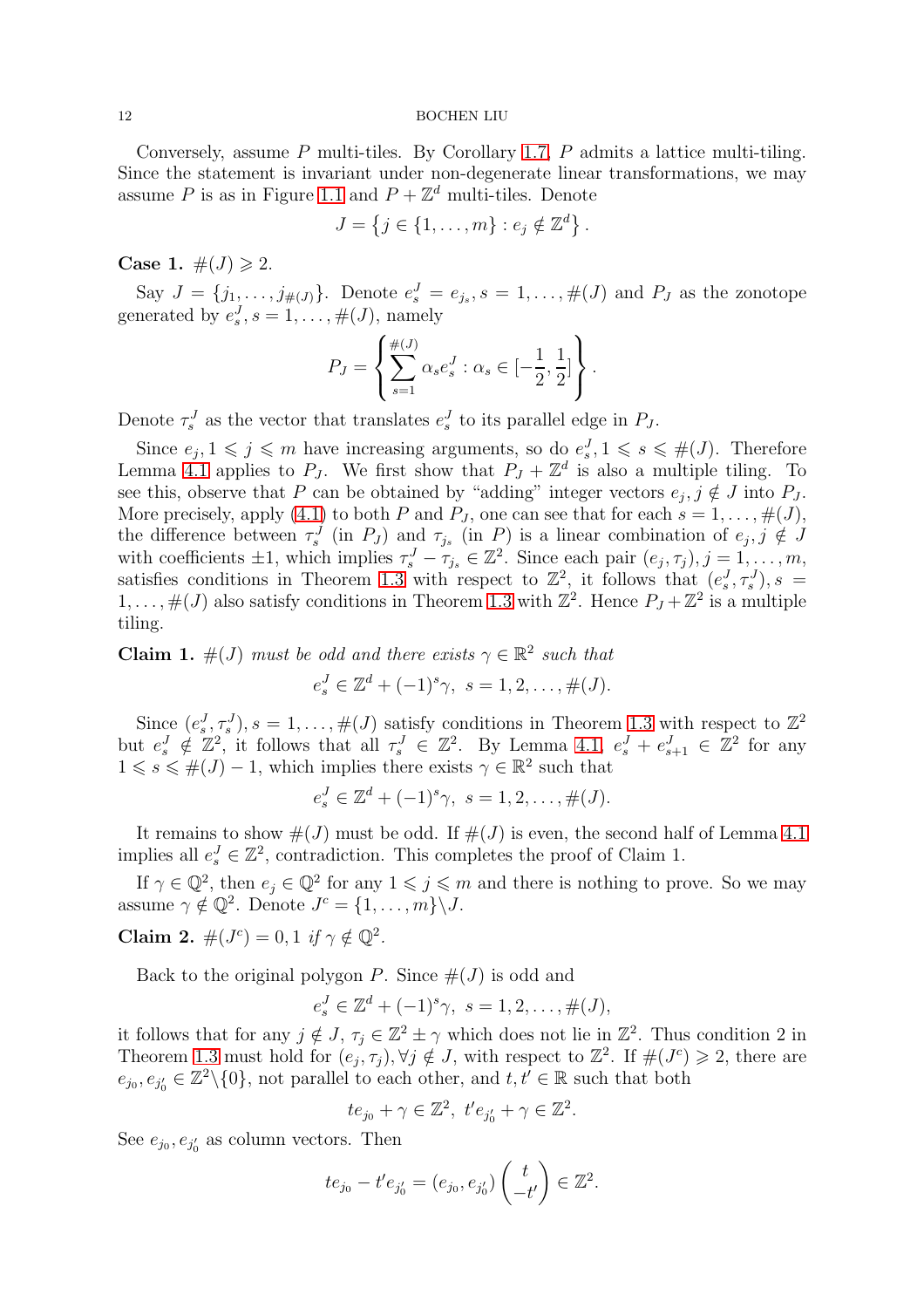Since  $e_{j_0}, e'_{j'_0} \in \mathbb{Z}^2 \setminus \{0\}$  are not parallel to each other, the matrix  $(e_{j_0}, e_{j'_0}) \in \mathbb{Z}_{2 \times 2}$  is non-degenerate. Then both  $t, t'$  are rational and  $\gamma \in \mathbb{Z}^2 - te_{j_0} \subset \mathbb{Q}^2$ , contradiction.

Now let us finish the case  $\#(J) \geq 2$ .

If  $\gamma \in \mathbb{Q}^2$ , all  $e_j$  are rational and conditions in Theorem [1.8](#page-4-1) are satisfied.

If  $\gamma \notin \mathbb{Q}$  and  $J^c = \emptyset$ , then  $m = \#(J)$  must be odd. Also the definition of J and Theorem [1.3](#page-2-2) imply all  $\tau_j \in \mathbb{Z}^2$ . Hence  $\Lambda_{\tau}$  is a sub-lattice of  $\mathbb{Z}^2$ , as desired.

If  $\gamma \notin \mathbb{Q}$  and  $J^c = \{j_0\}$ , then  $m = \#(J) + 1$  must be even. As we discussed right before Claim 1,  $\tau_s^J \in \mathbb{Z}^2$  implies  $\tau_{j_s} \in \mathbb{Z}^2$ . Therefore  $\tau_j \in \mathbb{Z}^2$  for any  $j \neq j_0$  and  $\Lambda_{j_0}$ is a sub-lattice of  $\mathbb{Z}^2$ . It remains to show  $\det(e_{j_0}, \tau_{j_0}) \in \mathbb{Q}$ . Since  $\tau_{j_0} \notin \mathbb{Z}^2$  and  $P + \mathbb{Z}^2$ multi-tiles, the pair  $(e_{j_0}, \tau_{j_0})$  must satisfy condition 2 in Theorem [1.3,](#page-2-2) which, by Lemma [4.2,](#page-10-3) implies  $\det(e_{j_0}, \tau_{j_0}) \in \mathbb{Z}$ , as desired.

**Case 2.**  $\#(J) = 1$ .

Say  $J = \{j_0\}$ . In this case  $\#(J)$  is odd and there exists  $\gamma \in \mathbb{R}^2$  such that  $e_{j_0} \in \mathbb{Z}^2 - \gamma$ . If  $\gamma \in \mathbb{Q}$ , all  $e_j$  are rational and there is nothing to prove. If  $\gamma \notin \mathbb{Q}^2$ , the proof of Claim 2 in Case 1 still works and P turns out to be a parallelogram.

**Case 3.**  $\#(J) = 0$ . Trivial.

Above all, we proved that if P is not a parallelogram and  $P + \mathbb{Z}^2$  multi-tiles, then P must satisfy one of the following.

- 1.  $e_j \in \mathbb{Q}^2$ , for any  $1 \leq j \leq m$ .  $(\#(J) = 0, 1, \text{ or } \#(J) \geq 2, \gamma \in \mathbb{Q}^2)$
- 2. *m* is odd and  $\tau_j \in \mathbb{Z}^2$  for any  $1 \leq j \leq m$ . ( $\#(J) \geq 2, \gamma \notin \mathbb{Q}$ ,  $\#(J^c) = 0$ )
- 3. *m* is even, there is a unique  $j_0 \in \{1, ..., m\}$  such that  $\tau_j \in \mathbb{Z}^2$  for any  $j \neq j_0$ ,  $e_{j_0} \in \mathbb{Z}^2$  and  $\det(e_{j_0}, \tau_{j_0})$  is a rational multiple of  $\det(\Lambda_{j_0})$ .  $(\#(J) \geq 2, \gamma \notin \mathbb{Q},$  $#(J^c) = 1)$

Any case above satisfies condition 1 or 2 in Theorem [1.8.](#page-4-1) Also one can see  $L<sub>P</sub>$  is a discrete subgroup of additive group  $\mathbb{Q}^2$ . If one can show  $L_P$  is full-rank, it is not hard to check that  $L_P \cap \mathbb{Z}^2$  is also full-rank, which completes the proof.

Now it remains to show  $L_P$  is full-rank. When m is odd,  $L_P = \Lambda_{\tau}$  must be full-rank so there is nothing to prove. When  $m$  is even, we shall show that if there exists another  $j'_0$  such that  $\Lambda_{j'_0}$  is also a lattice, then  $\tau_j \in \mathbb{Q}^2$  for any  $1 \leqslant j \leqslant m$ . It is already proved above that  $\Lambda_{j_0}$  is a lattice in  $\mathbb{Q}^2$ , so it remains to show  $\tau_{j_0} \in \mathbb{Q}^2$ . Since P is not a parallelogram and  $m \geq 4$ ,  $\{\tau_j, j \neq j_0, j'_0\}$  generate a sub-lattice of  $\Lambda_{j_0} \subset \mathbb{Q}^2$ . Since  $\Lambda_{j'_0}$ is also a lattice,  $\tau_{j_0}$  is rationally dependent with  $\{\tau_j, j \neq j_0, j'_0\}$ , thus must be rational, as desired. In fact in this case  $e_j \in \mathbb{Q}^2$  for any  $1 \leq j \leq m$  (see Lemma [4.1\)](#page-9-1).

## 5. Proof of Theorem [1.9](#page-4-0)

<span id="page-12-0"></span>Theorem [1.9](#page-4-0) follows from Theorem [1.2,](#page-2-1) Theorem [1.6,](#page-3-2) Theorem [1.8](#page-4-1) and the following lemma.

<span id="page-12-1"></span>**Lemma 5.1.** Let  $L \subset \mathbb{R}^d$  be a lattice and  $L_1, \ldots, L_n \subset L$  are sub-lattices. Then

 $\bigcap^n$  $j=1$  $L_j$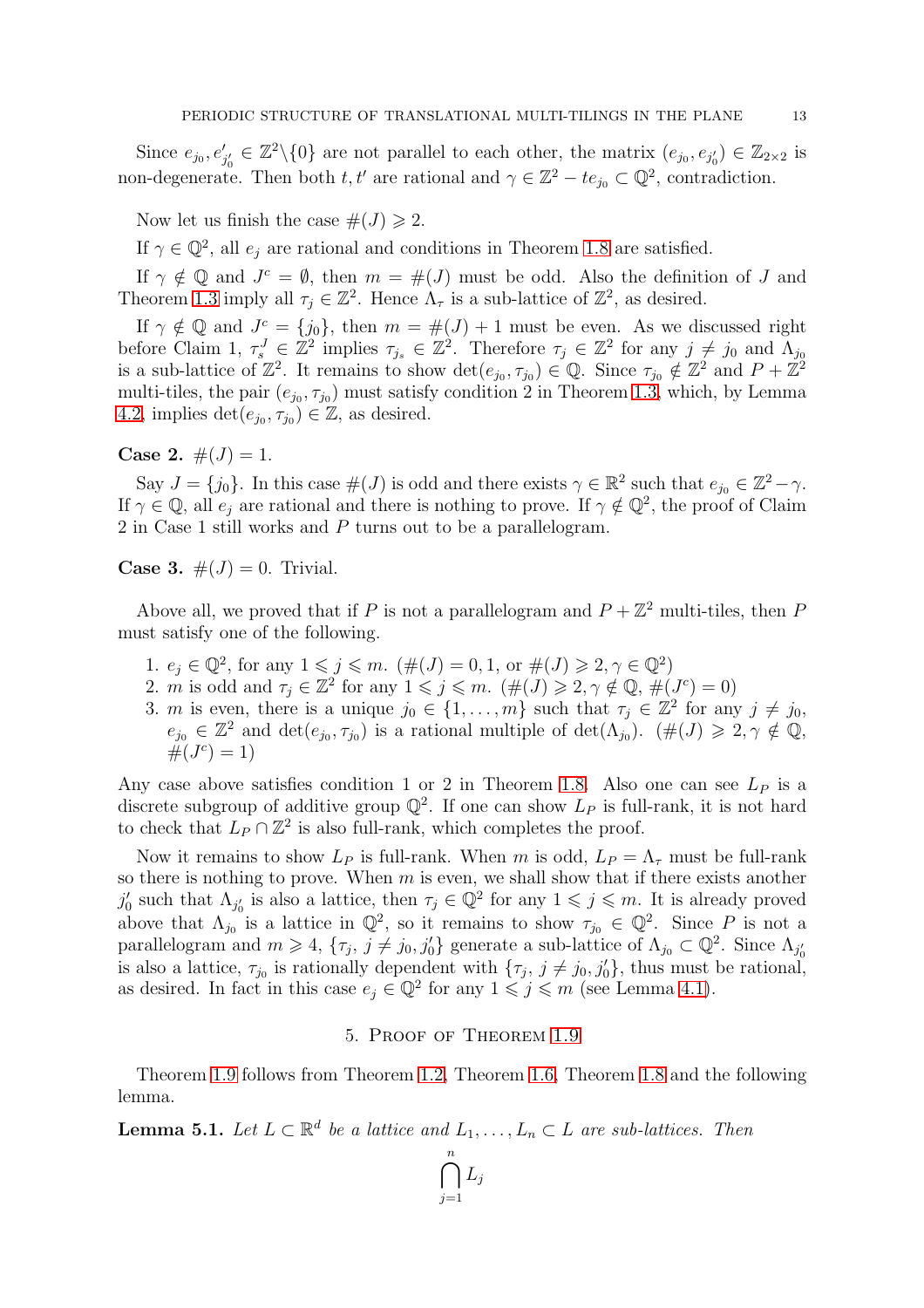is a sub-lattice of L.

*Proof.* It suffices to prove the case  $n = 2$ . If  $L_1 \cap L_2$  is not full-rank, there exists  $u \in L_1$ such that

$$
\dim(span_{\mathbb{Z}}\{L_1 \cap L_2, u\}) > \dim(L_1 \cap L_2).
$$

Since  $u \in L_1$ ,  $\mathbb{Z} u \cap L_2$  must be trivial, which implies

$$
\dim(span_{\mathbb{Z}}\{L_2, u\}) > \dim(L_2) = d,
$$

 $\Box$ contradiction.

Now we can complete the proof. By Theorem [1.2,](#page-2-1) if  $P \subset \mathbb{R}^2$  is not a parallelogram and  $P + \Lambda$  multi-tiles,  $\Lambda$  must be a finite union of translated lattices, that is,

$$
\delta_\Lambda=\sum_{j=1}^n\delta_{L_j+{z}_j}.
$$

By Theorem [1.6,](#page-3-2) for each j there exists a lattice  $\widetilde{L_j}$  containing  $L_j$  such that  $P + \widetilde{L_j}$ multi-tiles. By Theorem [1.8,](#page-4-1)  $\widetilde{L_j} \cap L_P$  is a lattice, where  $L_P$  is defined in [\(1.3\)](#page-4-2). Since both  $L_j$  and  $L_j \cap L_P$  are sub-lattices of  $L_j$ , by Lemma [5.1](#page-12-1)  $L_j \cap L_P$  is a lattice. Therefore, by Lemma [5.1](#page-12-1) again,

$$
\bigcap_{j=1}^{n} (L_j \cap L_P) = \left(\bigcap_{j=1}^{n} L_j\right) \cap L_P,
$$

<span id="page-13-1"></span>which is a finite union of sub-lattices of  $L_P$ , is a lattice. Hence  $\bigcap L_j$  is full-rank and  $\Lambda$ is a finite union of translations of  $\bigcap L_j$ .

### 6. Examples

<span id="page-13-0"></span>6.1. Symmetric polygons that do not multi-tile by translations. We shall show that for any  $m \geq 4$ , there exist symmetric  $(2m)$ -gons that do not multi-tile by translations. As far as the author knows, these are the first known symmetric polygons that do not multi-tile by translations. Since there are many symmetric  $(2m)$ -gons that do multi-tile by translations, this means, unlike tiling (Venkov-McMullen), one can not determine whether a polygon multi-tiles only by its combinatorial type.

Take a zonotope P as in Figure [1.1](#page-1-0) such that  $e_j$ ,  $1 \leq j \leq m$  are rationally independent.

When m is odd, if P multi-tiles, by Theorem [1.8](#page-4-1) all  $\tau_i$  generate a lattice. Since  $m-1 \geq 3$ , by  $(4.2)$ ,  $\tau_j - \tau_{j+1} = e_j + e_{j+1}$ ,  $1 \leq j \leq m-1$ , are rationally dependent, namely there exists  $q_1, \ldots, q_{m-1} \in \mathbb{Q}$ , not all 0, such that

$$
0 = q_1(e_1 + e_2) + \dots + q_{m-1}(e_{m-1} + e_m)
$$
  
=  $q_1e_1 + (q_1 + q_2)e_2 + \dots + (q_{m-2} + q_{m-1})e_{m-1} + q_{m-1}e_m$ .

It follows that  $q_1 = 0, q_1 + q_2 = 0, \ldots, q_{m-2} + q_{m-1} = 0, q_{m-1} = 0$ , which implies  $q_j = 0$ for any  $1 \leqslant j \leqslant m - 1$ , contradiction.

When m is even, we may assume  $j_0$  in Theorem [1.8](#page-4-1) equals 1. Since  $e_1$  is a linear combination of  $\tau_j, j \geq 2$ , with coefficients  $\pm 1$  (see Lemma [\(4.1\)](#page-9-1)),  $e_1, \tau_2, \ldots, \tau_m$  generate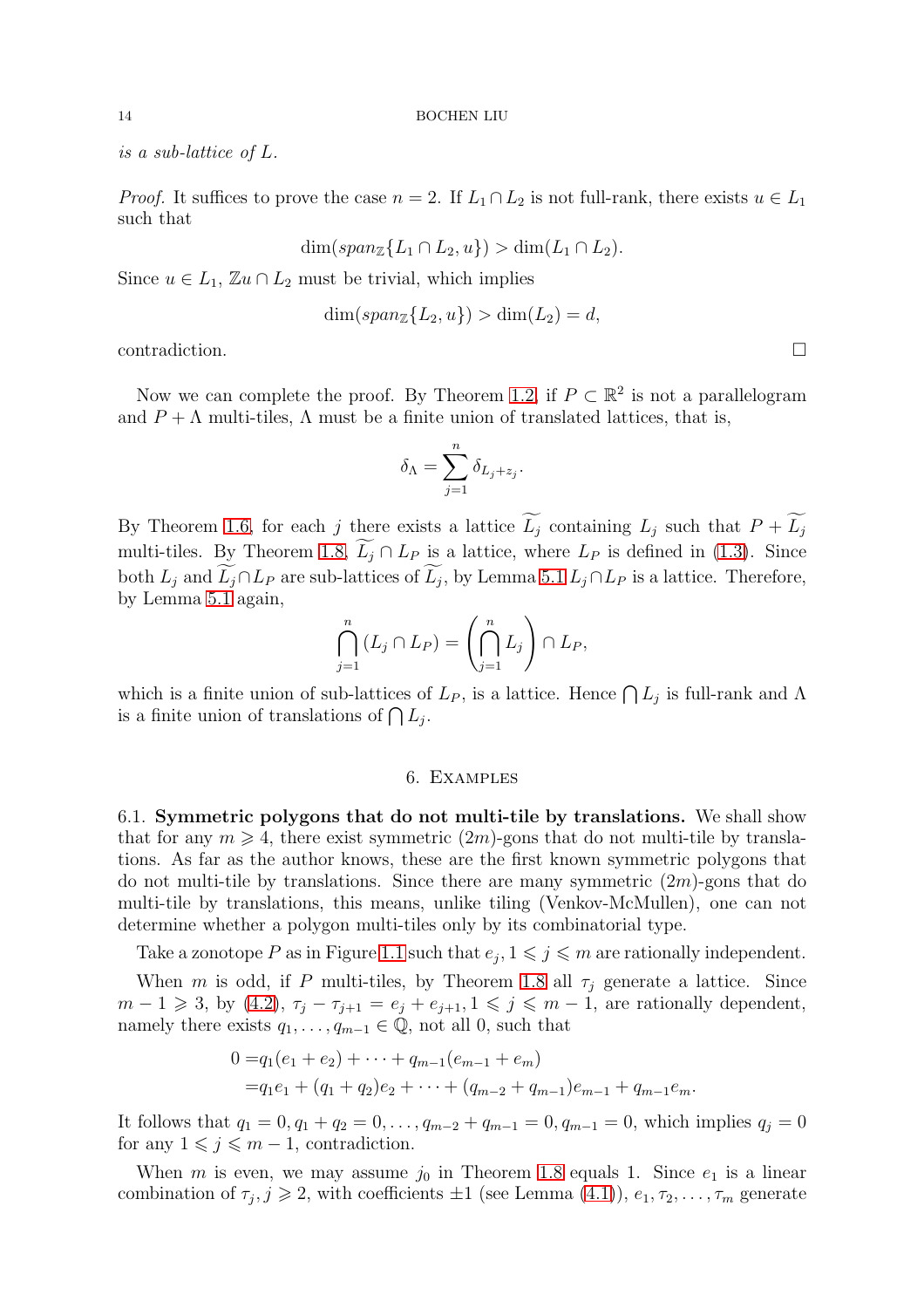a lattice. Since  $m - 1 \ge 3$ , by [\(4.2\)](#page-10-2),  $e_1$  and  $\tau_j - \tau_{j+1} = e_j + e_{j+1}, 2 \le j \le m - 1$  are rationally dependent, namely there exists  $q_1, \ldots, q_{m-1} \in \mathbb{Q}$ , not all 0, such that

$$
0 = q_1e_1 + q_2(e_2 + e_3) + \cdots + q_{m-1}(e_{m-1} + e_m)
$$
  
=  $q_1e_1 + q_2e_2 + (q_2 + q_3)e_3 + \cdots + (q_{m-2} + q_{m-1})e_{m-1} + q_{m-1}e_m$ .

It follows that  $q_1 = 0, q_2 = 0, q_2 + q_3 = 0 \dots, q_{m-2} + q_{m-1} = 0, q_{m-1} = 0$ , which implies  $q_j = 0$  for any  $1 \leq j \leq m - 1$ , contradiction.

In fact, the summary at the end of Section [4](#page-9-0) says, if  $P + \mathbb{Z}^2$  multi-tiles, then  $e_j \in$  $(\mathbb{Z}^2 \pm \gamma) \cup \mathbb{Q}^2$ , for some  $\gamma \in \mathbb{R}^2$ . Therefore we only need a quadruple of rationally independent  $e_j$  to deny multiple tilings of  $P$ . We omit the proof.

<span id="page-14-0"></span>6.2. Some non-periodic multi-tilings. We shall show that non-parallelogram and convexity are necessary in Theorem [1.9.](#page-4-0) In fact we shall construct multiple tilings where  $\Lambda + \alpha \neq \Lambda$  for any  $\alpha \in \mathbb{R}^2 \setminus \{0\}.$ 

It is very easy for parallelograms. One can simply take  $P = [0, 1]^2$ ,

 $\Lambda_1 = (\mathbb{Z} \times (\mathbb{Z} \backslash \{0\})) \cup (\mathbb{Z} + \beta) \times \{0\}, \quad \Lambda_2 = ((\mathbb{Z} \backslash \{0\}) \times \mathbb{Z}) \cup \{0\} \times (\mathbb{Z} + \beta'),$ for  $\beta, \beta' \notin \mathbb{Z}$  and take  $\Lambda = \Lambda_1 \cup \Lambda_2$ 

For the convexity, one example is the skew tetromino (see Figure [6.1\)](#page-14-1), which is a union of 4 unit squares.

<span id="page-14-1"></span>

Figure 6.1. The skew tetromino and two tiles

As shown in Figure [6.1,](#page-14-1) both  $P + \Lambda_1$ ,  $P + \Lambda_2$  tile, where  $\Lambda_1 = ((2\mathbb{Z}\backslash \{0\}) \times 2\mathbb{Z}) \cup (\{0\} \times (2\mathbb{Z} + 1)),$  $\Lambda_2 = \{(m, n) \in (2\mathbb{Z})^2 : m \geq n\} \cup \{(m, n) \in (2\mathbb{Z} - 1)^2 : m < n\}.$ Then  $P + (\Lambda_1 \cup \Lambda_2)$  is a multiple tiling where  $\Lambda + \alpha \neq \Lambda$  for any  $\alpha \in \mathbb{R}^2 \setminus \{0\}.$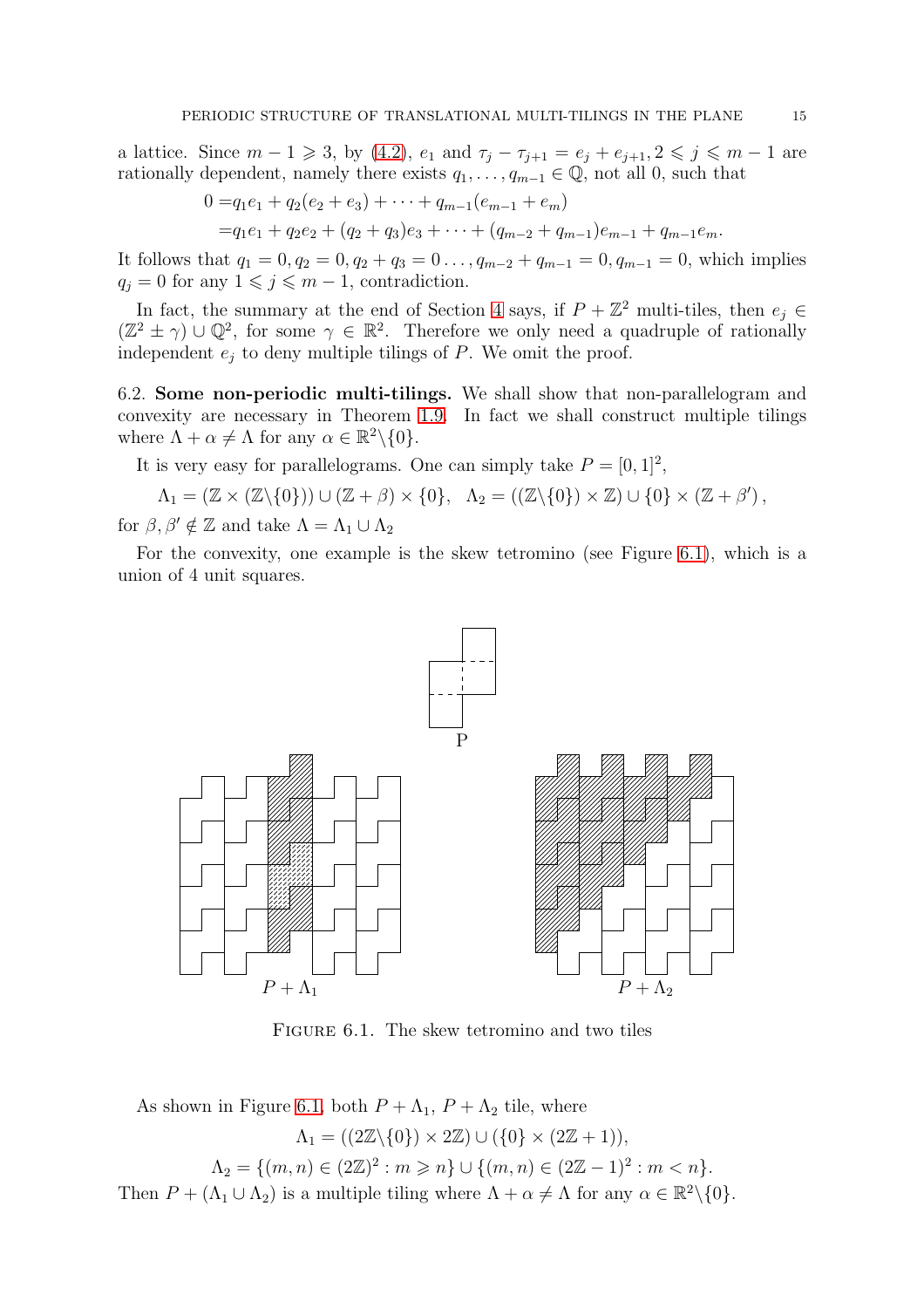<span id="page-15-0"></span>6.3. A family of indecomposable multi-tilings by a symmetric non-regular octagon. We shall construct a family of indecomposable multiple tilings of an octagon, where each discrete set is

$$
\Lambda = \mathbb{Z} \times 2\mathbb{Z} + {\vec{0}, \alpha}, \text{ for some } \alpha \notin \mathbb{Q}^2.
$$

This means, even with trivial counterexamples ruled out (parallelograms, decomposable multi-tilings), the analog of Lagarias-Wang's rationality theorem on 1-dimensional tiling still fails for multiple tilings in the plane. See the discussion after Theorem [1.9.](#page-4-0)

<span id="page-15-1"></span>Let P be the symmetric octagon in Figure [6.2](#page-15-1) below whose vertices lie in  $\mathbb{Z}^2$ .



FIGURE 6.2. A symmetric octagon whose vertices lie in  $\mathbb{Z}^2$ 

One can check that on each horizontal strip  $\mathbb{R} \times [n, n+1]$ ,

$$
P + \mathbb{Z} \times 2\mathbb{Z} = \begin{cases} 4, & n \text{ is even} \\ 3, & n \text{ is odd} \end{cases}.
$$

Therefore for any  $\beta \in \mathbb{R}$ ,

$$
P + (\mathbb{Z} \times 2\mathbb{Z} + \{(0,0), (\beta, 1)\})
$$

is a multi-tiling of multiplicity 7. We claim this multi-tiling is indecomposable. To see this, clearly it does not tile and it is proved by Yang and Zong([\[26\]](#page-17-21), [\[27\]](#page-17-22)) that except parallelograms and hexagons, no convex polygon admits translational multi-tilings of multiplicities 2, 3, 4. This means a 7-tiling by an octagon can not be decomposed into two multiple tilings.

## Appendix: Convex bodies that multi-tile by translations must be convex polytopes

**Theorem.** Suppose  $P \subset \mathbb{R}^d$  is a convex body and there exists a discrete multi-set  $\Lambda$ such that  $P + \overline{\Lambda}$  multi-tiles. Then P is a convex polytope.

*Proof.* Notice  $\partial P + \Lambda$  decomposes  $\mathbb{R}^d$  into disjoint (open) cells. We first show each cell is convex. Pick a cell C, for any  $\lambda \in \Lambda$ ,

$$
C \subset P + \lambda
$$
, or  $C \cap (P + \lambda) = \emptyset$ .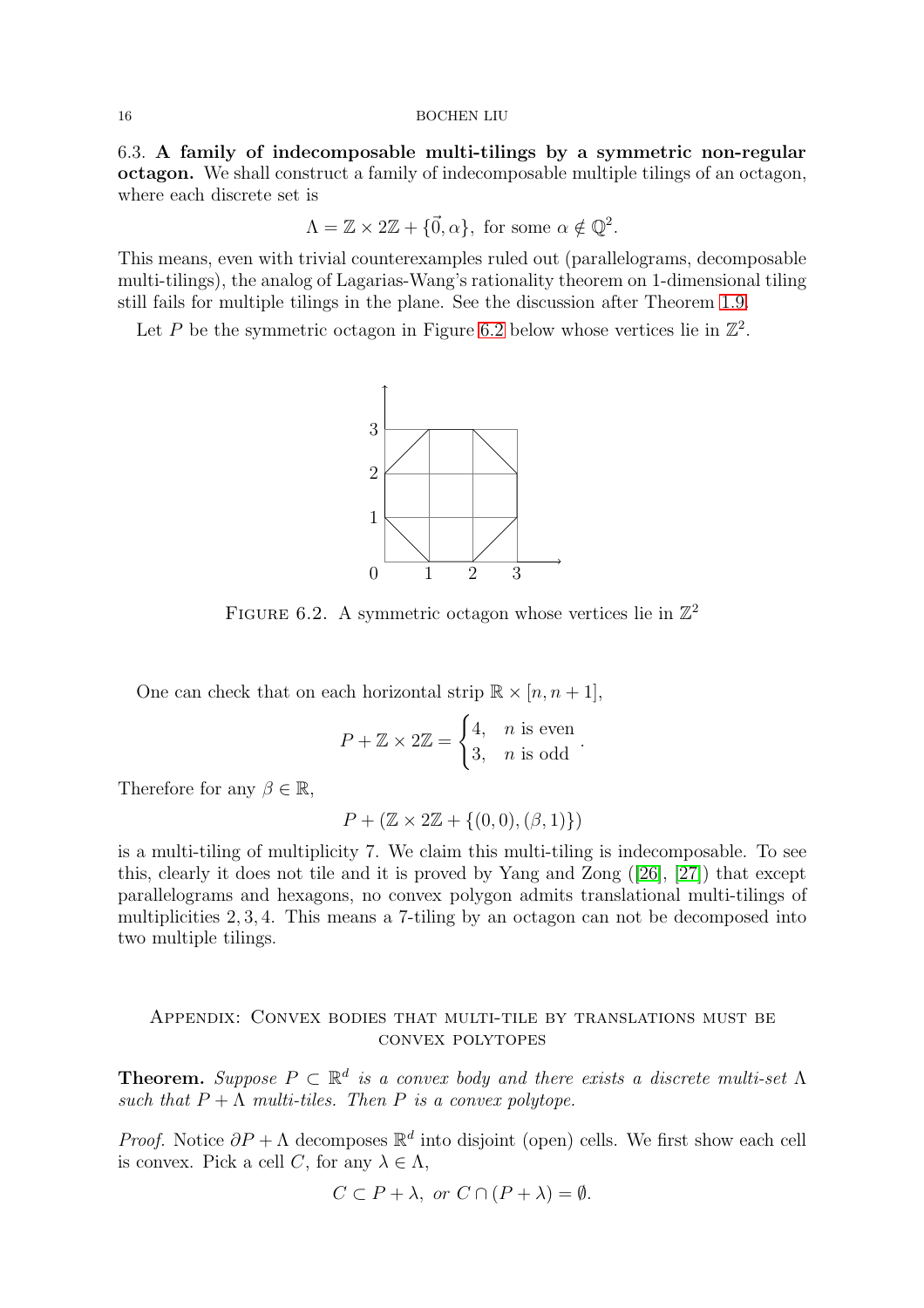Say the multiplicity of  $P + \Lambda$  is k. Then there exists  $\lambda_1, \ldots, \lambda_k$  such that

$$
C \subset \bigcap_{j=1}^k (P + \lambda_j).
$$

We claim they are actually equal. If not, there exists another cell  $C'$  such that

$$
C' \subset \bigcap_{j=1}^k (P + \lambda_j).
$$

Since C and C' are two different cells, they can be separated by  $\partial P + \lambda'$  for some  $\lambda' \in \Lambda$ , that is

$$
C \subset (P + \lambda'), \ C' \cap (P + \lambda') = \emptyset,
$$

or

$$
C' \subset (P + \lambda'), \ C \cap (P + \lambda') = \emptyset.
$$

In either case,  $\lambda'$  is not equal to any of  $\lambda_1, \ldots, \lambda_k$ , which means C or C' is covered at least  $k+1$  times. Contradiction.

Next, fix a convex cell  $C_0$ , for any other convex cell C, there exists a half-space  $H_C$ such that

$$
C_0 \subset H_C, \ C \cap H_C = \emptyset,
$$

which implies

$$
C\subset \bigcap_{C\neq C_0} H_C.
$$

Since all cells tile  $\mathbb{R}^d$ , it follows that up to measure 0

$$
C_0 = \bigcap_{C \neq C_0} H_C.
$$

Now it suffices to show  $C_0$  is in fact an intersection of finitely many half-spaces. Since  $diam(C)$  is bounded above uniformly, we may assume  $dist(\partial H_C, C_0)$  is large when  $dist(C, C_0)$  is large. Choose finitely may  $H_C$  whose intersection is bounded. Then when  $dist(C, C_0)$  is large,  $\partial H_C$  is far from  $C_0$  and therefore dropping  $H_C$  does not change the intersection, as desired. Thus  $C$  must be a polytope. Since the original convex body  $P$ is a union of finitely many cells, it must be a convex polytope.

### **REFERENCES**

- <span id="page-16-2"></span>[1] S. Bhattacharya. Periodicity and decidability of tilings of Z 2 . *arXiv preprint arXiv:1602.05738*, 2016.
- <span id="page-16-1"></span>[2] U. Bolle. On multiple tiles in E<sup>2</sup> . In *Intuitive geometry (Szeged, 1991)*, volume 63 of *Colloq. Math. Soc. J´anos Bolyai*, pages 39–43. North-Holland, Amsterdam, 1994.
- <span id="page-16-3"></span>[3] S. H. Chan. Quasi-periodic tiling with multiplicity: a lattice enumeration approach. *Discrete Comput. Geom.*, 54(3):647–662, 2015.
- <span id="page-16-4"></span>[4] A. Debernardi and N. Lev. Riesz bases of exponentials for convex polytopes with symmetric faces. *https://arxiv.org/abs/1907.04561*, 2019.
- <span id="page-16-5"></span>[5] J.-H. Evertse, H. P. Schlickewei, and W. M. Schmidt. Linear equations in variables which lie in a multiplicative group. *Ann. of Math. (2)*, 155(3):807–836, 2002.
- <span id="page-16-0"></span>[6] P. Furtw¨angler. ¨uber Gitter konstanter Dichte. *Monatsh. Math. Phys.*, 43(1):281–288, 1936.